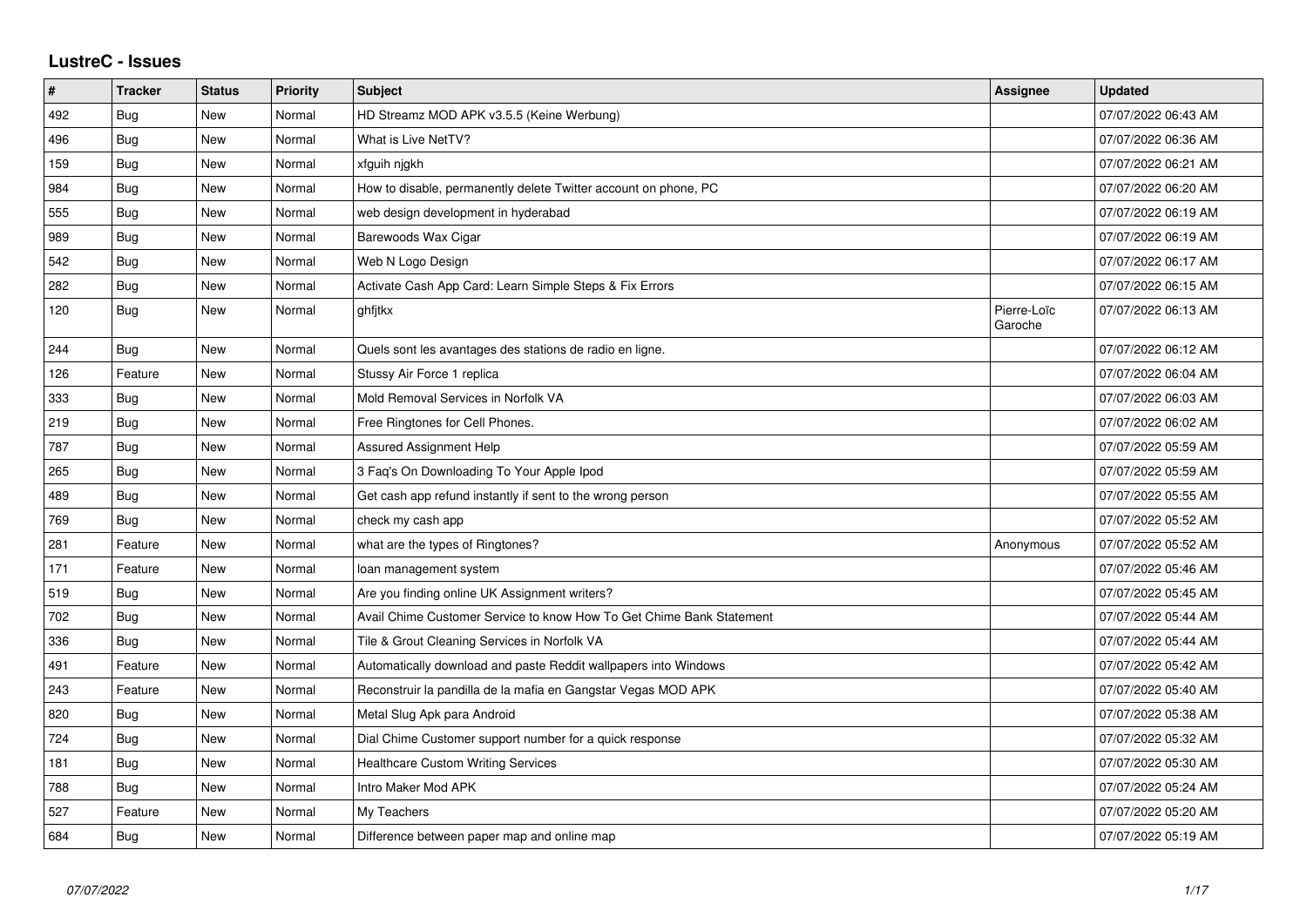| $\vert$ # | <b>Tracker</b> | <b>Status</b> | <b>Priority</b> | Subject                                                                          | <b>Assignee</b>        | <b>Updated</b>      |
|-----------|----------------|---------------|-----------------|----------------------------------------------------------------------------------|------------------------|---------------------|
| 694       | Bug            | New           | Normal          | How to Get Guidance On How To Cash App Withdrawal Limit?                         | Christophe<br>Garion   | 07/07/2022 05:18 AM |
| 347       | Bug            | New           | Normal          | Eco/Green Cleaning Services in Chesapeake VA                                     |                        | 07/07/2022 05:18 AM |
| 119       | <b>Bug</b>     | New           | Normal          | klhjigyu                                                                         |                        | 07/07/2022 05:16 AM |
| 511       | Feature        | New           | Normal          | Fashion                                                                          | Anonymous              | 07/07/2022 05:12 AM |
| 92        | <b>Bug</b>     | New           | High            | expression should have been normalized in EMF backend                            | Pierre-Loïc<br>Garoche | 07/07/2022 05:12 AM |
| 499       | Feature        | <b>New</b>    | Normal          | Discover The Premium Features Of Spotify Mod Apk                                 |                        | 07/07/2022 05:11 AM |
| 279       | Bug            | New           | High            | What is an essential feature of an internal communications app?                  |                        | 07/07/2022 05:09 AM |
| 812       | Feature        | New           | Normal          | canon.com/ijsetup                                                                |                        | 07/07/2022 05:07 AM |
| 627       | Bug            | New           | Normal          | <b>HELO</b>                                                                      |                        | 07/07/2022 05:00 AM |
| 605       | Feature        | New           | Normal          | What will the future of logo design be like?                                     |                        | 07/07/2022 04:58 AM |
| 493       | Feature        | New           | High            | chainsaw dance                                                                   |                        | 07/07/2022 04:53 AM |
| 313       | <b>Bug</b>     | New           | Normal          | Water Extraction Services in Virginia Beach VA                                   |                        | 07/07/2022 04:51 AM |
| 259       | <b>Bug</b>     | New           | Normal          | call center services                                                             |                        | 07/07/2022 04:50 AM |
| 501       | <b>Bug</b>     | New           | Normal          | How Do I Annihilate Cash App Transfer Failed Problems Effectively                | Pierre-Loïc<br>Garoche | 07/07/2022 04:49 AM |
| 639       | <b>Bug</b>     | New           | Normal          | thong tin chinh xac                                                              |                        | 07/07/2022 04:45 AM |
| 490       | <b>Bug</b>     | New           | Normal          | Unlock cash app account by getting quick solutions from the technical executives |                        | 07/07/2022 04:42 AM |
| 578       | Feature        | New           | High            | Derrick Gore                                                                     | Pierre-Loïc<br>Garoche | 07/07/2022 04:35 AM |
| 169       | Bug            | New           | Normal          | CV Maker - UAE CV Writing Agency                                                 |                        | 07/07/2022 04:29 AM |
| 258       | <b>Bug</b>     | New           | Normal          | Fake Nike Dunk High AMBUSH Deep Royal                                            |                        | 07/07/2022 04:29 AM |
| 681       | Feature        | New           | High            | Online Class                                                                     |                        | 07/07/2022 04:28 AM |
| 183       | <b>Bug</b>     | New           | Normal          | Nursing Assignment Help Online                                                   |                        | 07/07/2022 04:25 AM |
| 218       | Bug            | New           | Normal          | Popular Educational trends                                                       |                        | 07/07/2022 04:17 AM |
| 170       | Feature        | New           | Normal          | top mba colleges in bangalore                                                    |                        | 07/07/2022 04:11 AM |
| 634       | <b>Bug</b>     | New           | Normal          | Buy Vidalista Tablets (Tadalafil) at [\$25 OFF + Free Shipping] Vidalistatablets |                        | 07/07/2022 04:04 AM |
| 205       | <b>Bug</b>     | New           | Low             | Mens Designer Glasses                                                            |                        | 07/07/2022 04:03 AM |
| 272       | Feature        | New           | Normal          | Fashion                                                                          |                        | 07/07/2022 04:03 AM |
| 331       | <b>Bug</b>     | New           | Normal          | Water Extraction Services in Norfolk VA                                          |                        | 07/07/2022 04:03 AM |
| 145       | Bug            | New           | Normal          | abdulbaissagar                                                                   |                        | 07/07/2022 04:00 AM |
| 695       | <b>Bug</b>     | New           | Normal          | Refer Listas IPTV Apk                                                            |                        | 07/07/2022 03:58 AM |
| 780       | <b>Bug</b>     | New           | Normal          | Best Whatsapp Modified APKs                                                      | Pierre-Loïc<br>Garoche | 07/07/2022 03:53 AM |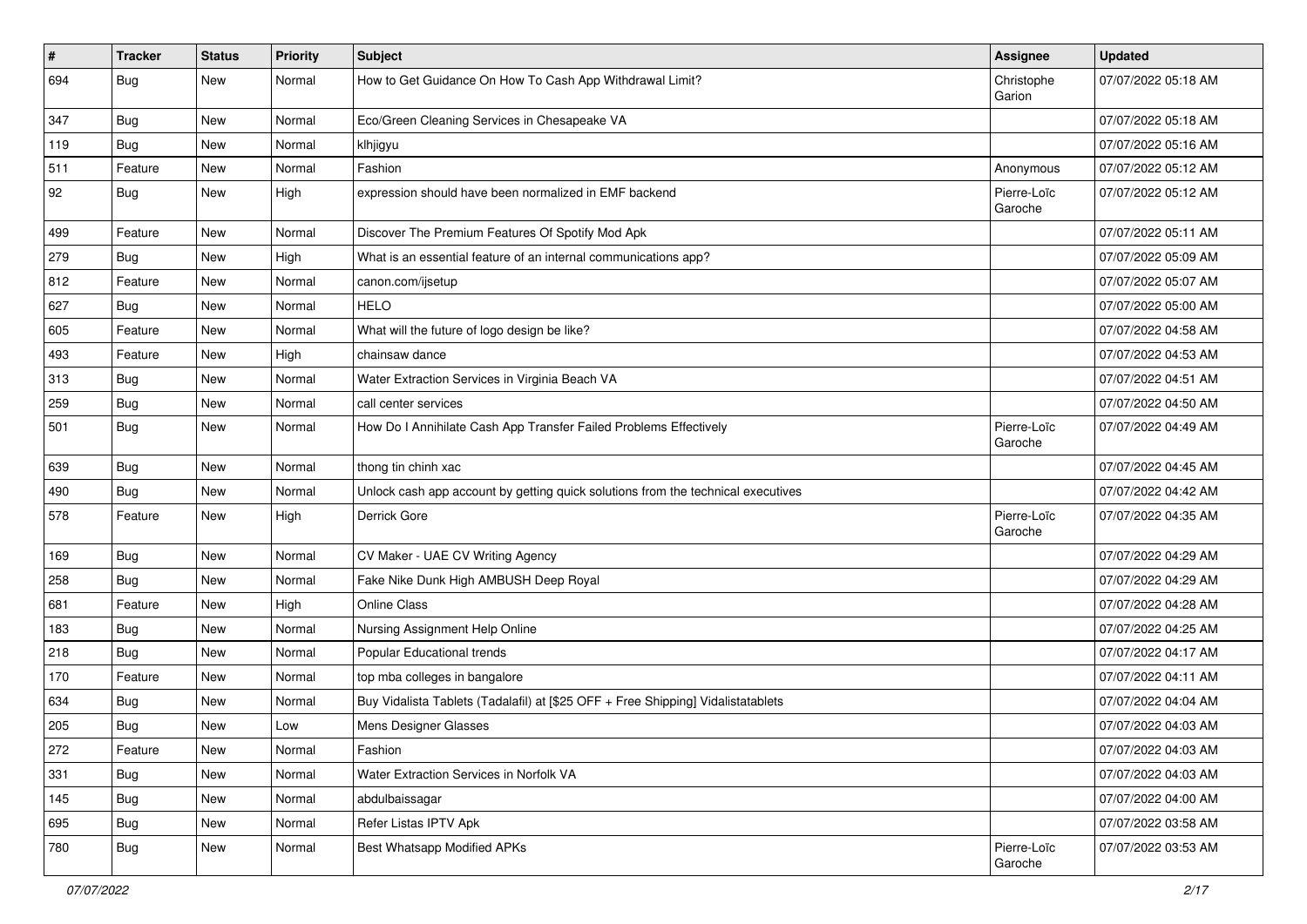| #    | <b>Tracker</b> | <b>Status</b> | <b>Priority</b> | Subject                                                                     | Assignee               | <b>Updated</b>      |
|------|----------------|---------------|-----------------|-----------------------------------------------------------------------------|------------------------|---------------------|
| 211  | <b>Bug</b>     | New           | Normal          | Problem in Cash App rebate? Call Cash App customer service number for help. |                        | 07/07/2022 03:52 AM |
| 613  | Bug            | New           | Normal          | Buy Aspadol 100mg Tab Online in US, UK, AU   Erospharmacy                   |                        | 07/07/2022 03:51 AM |
| 164  | Bug            | New           | Normal          | dfgbd                                                                       |                        | 07/07/2022 03:50 AM |
| 344  | <b>Bug</b>     | New           | Normal          | Odor Removal Services in Chesapeake VA                                      |                        | 07/07/2022 03:49 AM |
| 185  | <b>Bug</b>     | New           | Normal          | Non-Plagiarized Research Writing                                            |                        | 07/07/2022 03:46 AM |
| 974  | <b>Bug</b>     | New           | Normal          | Watch NCAA Football Live Streaming Free                                     |                        | 07/07/2022 03:42 AM |
| 525  | <b>Bug</b>     | New           | Normal          | If you don't have a QR code: How to activate cash app card in app           |                        | 07/07/2022 03:34 AM |
| 176  | Bug            | New           | Normal          | instant loan without documents                                              |                        | 07/07/2022 03:33 AM |
| 476  | Feature        | New           | High            | <b>American Airlines Reservations</b>                                       |                        | 07/07/2022 03:27 AM |
| 506  | Bug            | New           | Normal          | www.trendmicro.com/activate                                                 |                        | 07/07/2022 03:26 AM |
| 504  | Bug            | New           | Normal          | A beginner should always look for online Java assignment help!              |                        | 07/07/2022 03:23 AM |
| 275  | <b>Bug</b>     | New           | Normal          | Activate Cash App Card With Or Without QR - Step By Step Guide              | Pierre-Loïc<br>Garoche | 07/07/2022 03:16 AM |
| 482  | Bug            | New           | Normal          | <b>Text Window</b>                                                          |                        | 07/07/2022 03:09 AM |
| 541  | Bug            | New           | Normal          | How to fix the cash app payment failed errors?                              |                        | 07/07/2022 03:07 AM |
| 772  | <b>Bug</b>     | New           | Normal          | united airlines baggage policy                                              |                        | 07/07/2022 03:05 AM |
| 534  | <b>Bug</b>     | New           | Normal          | Know how to initiate cash app refund by contacting the technical team       | Pierre-Loïc<br>Garoche | 07/07/2022 02:53 AM |
| 146  | Bug            | New           | Normal          | bayabais                                                                    |                        | 07/07/2022 02:53 AM |
| 190  | <b>Bug</b>     | New           | Normal          | All About Cash App Transfer Fail Problems                                   |                        | 07/07/2022 02:48 AM |
| 505  | <b>Bug</b>     | New           | Normal          | www.trendmicro.com/activate                                                 |                        | 07/07/2022 02:44 AM |
| 497  | <b>Bug</b>     | New           | Normal          | Fake Nike Dunk Low Off-White Lot 50                                         |                        | 07/07/2022 02:43 AM |
| 372  | <b>Bug</b>     | New           | Normal          | Auto Transport Services in Arlington County VA                              |                        | 07/07/2022 02:37 AM |
| 817  | Bug            | New           | Normal          | Pacman 30th Anniversary                                                     |                        | 07/07/2022 02:33 AM |
| 590  | <b>Bug</b>     | New           | Normal          | Follow proper initiatives to check my cash app card balance:                |                        | 07/07/2022 02:33 AM |
| 629  | <b>Bug</b>     | New           | Normal          | How Can I Load Cash App Card at Walmart straight away?                      |                        | 07/07/2022 02:24 AM |
| 267  | <b>Bug</b>     | New           | Normal          | How To Use Internet Radio Services To Listen To Your Favorite Songs         |                        | 07/07/2022 02:23 AM |
| 1098 | <b>Bug</b>     | New           | Normal          | Life of a Fisherman                                                         |                        | 07/07/2022 02:20 AM |
| 804  | <b>Bug</b>     | New           | Normal          | Review                                                                      |                        | 07/07/2022 02:17 AM |
| 175  | Feature        | New           | Normal          | All About Cash App Transfer Fail Problems                                   |                        | 07/07/2022 02:12 AM |
| 486  | Bug            | New           | Low             | HP Wireless Printer Setup                                                   | Anonymous              | 07/07/2022 02:11 AM |
| 157  | <b>Bug</b>     | New           | Normal          | Forget cash app pin                                                         |                        | 07/07/2022 02:06 AM |
| 498  | <b>Bug</b>     | New           | Normal          | Téléchargeur SoundCloud : SoundCloud en Mp3                                 | Christophe<br>Garion   | 07/07/2022 02:01 AM |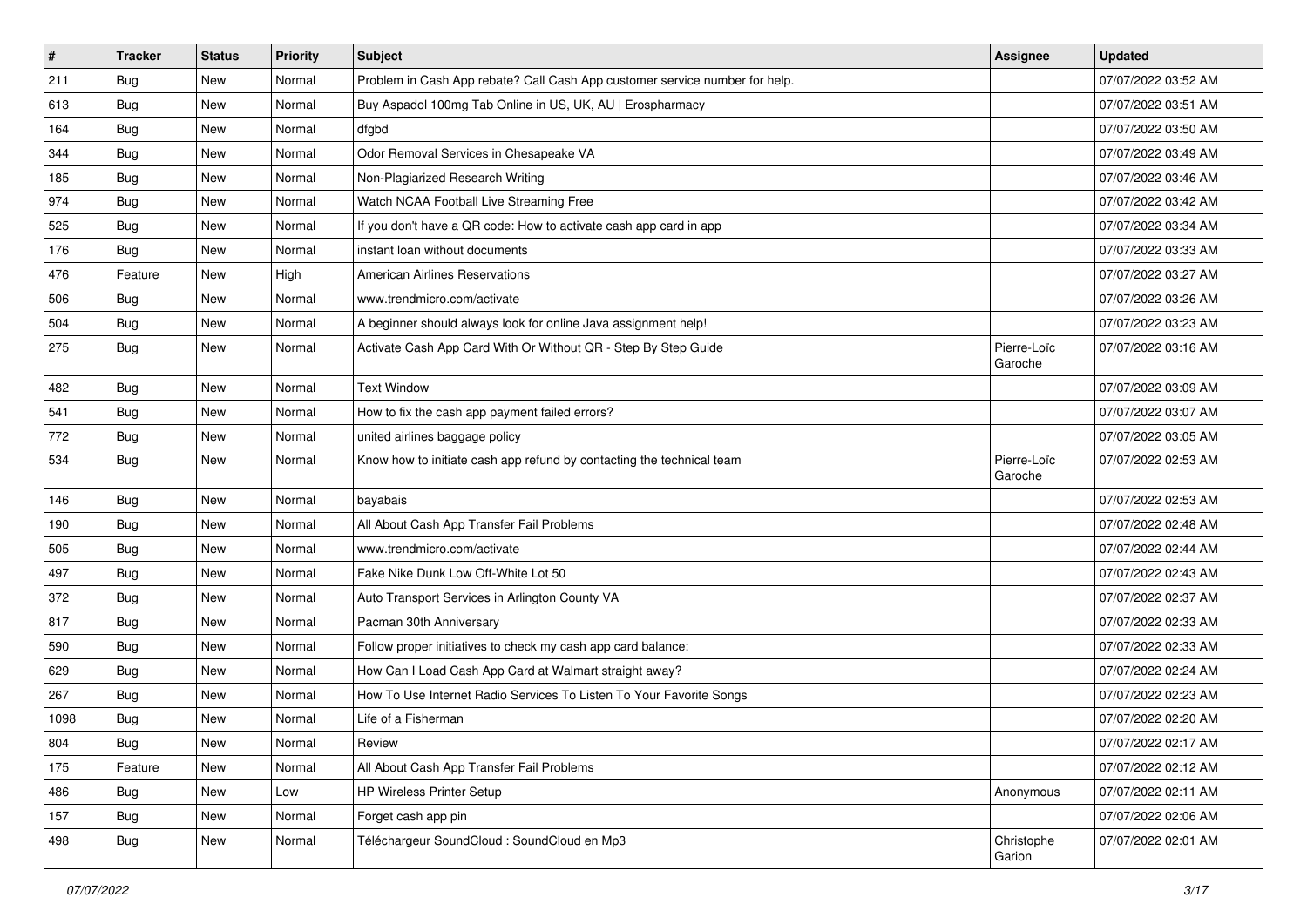| $\vert$ # | <b>Tracker</b> | <b>Status</b> | <b>Priority</b> | Subject                                                                                | Assignee               | <b>Updated</b>      |
|-----------|----------------|---------------|-----------------|----------------------------------------------------------------------------------------|------------------------|---------------------|
| 616       | <b>Bug</b>     | New           | Normal          | Buy Anavar Tablets   Anavar For Sale in USA, UK & Australia                            |                        | 07/07/2022 02:00 AM |
| 718       | <b>Bug</b>     | New           | High            | Solve Complex Accounting Assignments                                                   | Hamza<br>Bourbouh      | 07/07/2022 01:52 AM |
| 543       | Feature        | New           | Normal          | Get tech assistance with customer support on ATT Yahoo email login issue.              |                        | 07/07/2022 01:51 AM |
| 1018      | <b>Bug</b>     | New           | Normal          | So erhalten Sie ein kostenloses Hörbuch                                                |                        | 07/07/2022 01:41 AM |
| 687       | Bug            | New           | Normal          | How to use twitch.tv/activate?                                                         |                        | 07/07/2022 01:37 AM |
| 623       | <b>Bug</b>     | New           | Normal          | Listen to online radio stations for mobile phones                                      |                        | 07/07/2022 01:35 AM |
| 380       | Bug            | New           | Normal          | Moving Services in McLean VA                                                           |                        | 07/07/2022 01:34 AM |
| 209       | <b>Bug</b>     | New           | Normal          | Neglect to access old Cash App account considering message notice issue? Contact help. |                        | 07/07/2022 01:30 AM |
| 523       | <b>Bug</b>     | New           | Normal          | What Is The Right Google Account Recovery Aid To Regain Account Access?                | Pierre-Loïc<br>Garoche | 07/07/2022 01:25 AM |
| 529       | <b>Bug</b>     | <b>New</b>    | Normal          | Thop TV APK - Free Download for Android                                                |                        | 07/07/2022 01:25 AM |
| 465       | Bug            | New           | Normal          | Carpet Cleaning Westchester MA                                                         |                        | 07/07/2022 01:23 AM |
| 289       | <b>Bug</b>     | New           | Normal          | Recover Yahoo Mail Forgotten Password - Explore Kanata Chinese                         |                        | 07/07/2022 01:20 AM |
| 521       | Feature        | New           | Normal          | Check out the Cash app Card balance for an overdraft.                                  | Pierre-Loïc<br>Garoche | 07/07/2022 01:07 AM |
| 577       | Bug            | New           | Normal          | Follow these easy steps to make Admiral Casino Login                                   |                        | 07/07/2022 01:06 AM |
| 161       | Bug            | New           | Normal          | dfdrtyuio                                                                              |                        | 07/07/2022 12:56 AM |
| 686       | <b>Bug</b>     | New           | Normal          | Welcome To The Most Demandable Mahipalpur Escorts Agency                               |                        | 07/07/2022 12:50 AM |
| 674       | <b>Bug</b>     | New           | Normal          | The best game in 2021                                                                  | Pierre-Loïc<br>Garoche | 07/07/2022 12:49 AM |
| 638       | Bug            | New           | Normal          | Run 3 game                                                                             |                        | 07/07/2022 12:44 AM |
| 747       | Bug            | New           | Normal          | How to Install Tyflex Plus on Your Android Device                                      |                        | 07/07/2022 12:35 AM |
| 141       | Feature        | New           | Normal          | Something about jerry curly                                                            |                        | 07/07/2022 12:29 AM |
| 894       | Feature        | New           | Normal          | Need phd dissertation help in UK                                                       |                        | 07/07/2022 12:14 AM |
| 255       | Feature        | New           | Normal          | best doctor for psoriasis                                                              |                        | 07/07/2022 12:13 AM |
| 168       | <b>Bug</b>     | New           | Normal          | UFC 256 Live Stream Online                                                             |                        | 07/07/2022 12:11 AM |
| 536       | <b>Bug</b>     | New           | Normal          | How to check the balance on the cash app card                                          | Hamza<br>Bourbouh      | 07/06/2022 11:39 PM |
| 261       | Bug            | New           | Normal          | Ringtone Downloads - Easy Ways Come Up With Your Own Ringtones                         |                        | 07/06/2022 11:27 PM |
| 507       | <b>Bug</b>     | New           | Normal          | central.bitdefender.com                                                                |                        | 07/06/2022 11:18 PM |
| 228       | <b>Bug</b>     | New           | Normal          | Why Does Cash App Transaction Failed? - Here Is the Answer                             |                        | 07/06/2022 11:08 PM |
| 514       | <b>Bug</b>     | New           | Normal          | Trans-Caribbean                                                                        |                        | 07/06/2022 10:59 PM |
| 494       | Bug            | New           | Normal          | <b>Buy Discussion Post</b>                                                             |                        | 07/06/2022 09:56 PM |
| 789       | <b>Bug</b>     | New           | Normal          | Full version                                                                           |                        | 07/06/2022 09:44 PM |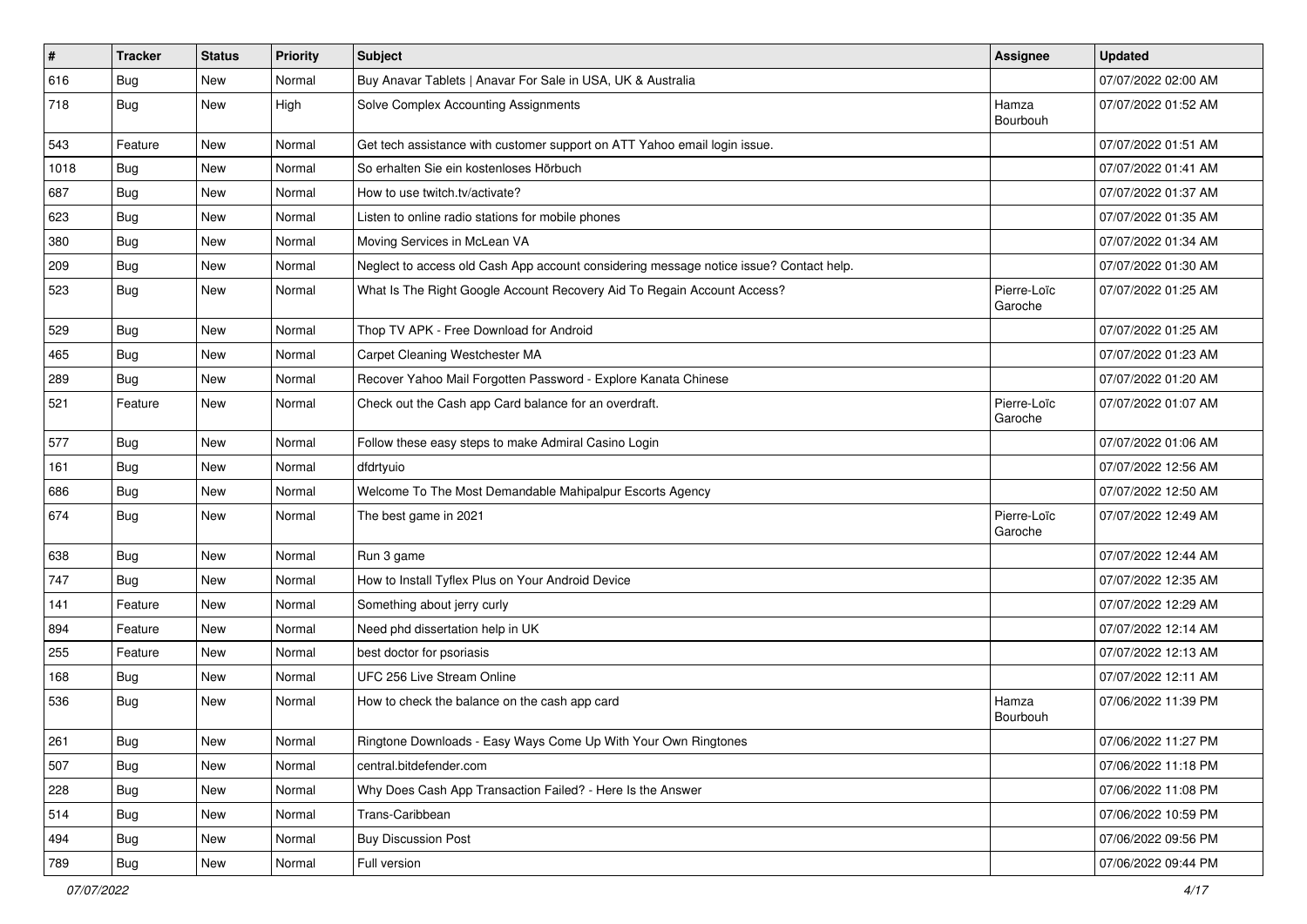| $\vert$ # | <b>Tracker</b> | <b>Status</b> | <b>Priority</b> | Subject                                                                                                                                      | Assignee               | <b>Updated</b>      |
|-----------|----------------|---------------|-----------------|----------------------------------------------------------------------------------------------------------------------------------------------|------------------------|---------------------|
| 74        | <b>Bug</b>     | New           | Normal          | const is not supported inside contract                                                                                                       | Pierre-Loïc<br>Garoche | 07/06/2022 09:34 PM |
| 345       | <b>Bug</b>     | New           | Normal          | Stain Protection Services in Chesapeake VA                                                                                                   |                        | 07/06/2022 09:28 PM |
| 237       | Feature        | New           | Normal          | HP Printer Assistant Software   Download & Install HP Assistant                                                                              |                        | 07/06/2022 09:20 PM |
| 495       | Bug            | New           | Normal          | Twitch Clip Downloader Download Twitch Clips Online 2021                                                                                     |                        | 07/06/2022 08:43 PM |
| 194       | Bug            | New           | Normal          | lace closure wigs                                                                                                                            |                        | 07/06/2022 07:59 PM |
| 503       | <b>Bug</b>     | New           | Normal          | Youtube Premium Apk free download for Android                                                                                                |                        | 07/06/2022 07:09 PM |
| 246       | <b>Bug</b>     | New           | Normal          | The Beast App                                                                                                                                |                        | 07/06/2022 06:59 PM |
| 488       | <b>Bug</b>     | New           | Normal          | Quick solution to solve cash app dispute by the technical team                                                                               |                        | 07/06/2022 05:51 PM |
| 75        | Bug            | New           | Normal          | exception File "checks/algebraicLoop.ml", line 368, characters 16-22: Assertion failed                                                       |                        | 07/06/2022 05:47 PM |
| 245       | <b>Bug</b>     | New           | Normal          | Write My Essay For Me Cheap                                                                                                                  |                        | 07/06/2022 05:35 PM |
| 478       | Feature        | New           | Normal          | Is it safe to install third-party WhatsApp GB?                                                                                               |                        | 07/06/2022 04:12 PM |
| 480       | <b>Bug</b>     | New           | Normal          | Nur Online Shop                                                                                                                              |                        | 07/06/2022 04:12 PM |
| 138       | <b>Bug</b>     | New           | Normal          | own-sweethome                                                                                                                                |                        | 07/06/2022 04:03 PM |
| 531       | <b>Bug</b>     | New           | Normal          | Cheap Assignment Writing Service UK                                                                                                          | Anonymous              | 07/06/2022 03:45 PM |
| 530       | Bug            | New           | Normal          | Cheap Assignment Writing Service UK                                                                                                          | Anonymous              | 07/06/2022 03:34 PM |
| 1077      | <b>Bug</b>     | New           | Normal          | Les excellentes façons d'utiliser ces images                                                                                                 |                        | 07/06/2022 03:23 PM |
| 699       | Bug            | New           | Normal          | Would you be able to utilize Cash App Twitch?                                                                                                |                        | 07/06/2022 03:00 PM |
| 735       | <b>Bug</b>     | New           | Normal          | A quick fix of how to get money back from cash app stocks                                                                                    |                        | 07/06/2022 03:00 PM |
| 575       | Feature        | New           | Low             | cheap jordan replicas for sale                                                                                                               | Pierre-Loïc<br>Garoche | 07/06/2022 03:00 PM |
| 188       | <b>Bug</b>     | New           | Normal          | Why are university students buying assignments online?                                                                                       | Pierre-Loïc<br>Garoche | 07/06/2022 02:59 PM |
| 502       | <b>Bug</b>     | New           | Normal          | Les instructions pour définir des sonneries pour iPhone sont simples et faciles à suivre                                                     |                        | 07/06/2022 02:39 PM |
| 76        | <b>Bug</b>     | New           | Normal          | Import error: Load error: imported node real_to_int declared in a regular Lustre file. File "include/conv.lusi", line 1,<br>characters 0-64: |                        | 07/06/2022 02:39 PM |
| 1116      | Bug            | New           | Normal          | ipTV smarts pro                                                                                                                              |                        | 07/06/2022 02:17 PM |
| 1107      | Feature        | New           | High            | Where do you have to find an application to watch news and sports videos?                                                                    | Christophe<br>Garion   | 07/06/2022 02:17 PM |
| 1087      | <b>Bug</b>     | New           | Normal          | How do new writers start out?                                                                                                                |                        | 07/06/2022 02:17 PM |
| 911       | Bug            | New           | Normal          | Aluminum Windows & Doors                                                                                                                     |                        | 07/06/2022 02:16 PM |
| 904       | Feature        | New           | Normal          | Laora seeck                                                                                                                                  |                        | 07/06/2022 02:10 PM |
| 1088      | Bug            | New           | Normal          | Health And Fitness Tips 2022                                                                                                                 | Pierre-Loïc<br>Garoche | 07/06/2022 02:06 PM |
| 896       | Feature        | New           | Normal          | Application of North Finder in Mining Industry                                                                                               | Xavier Thirioux        | 07/06/2022 02:02 PM |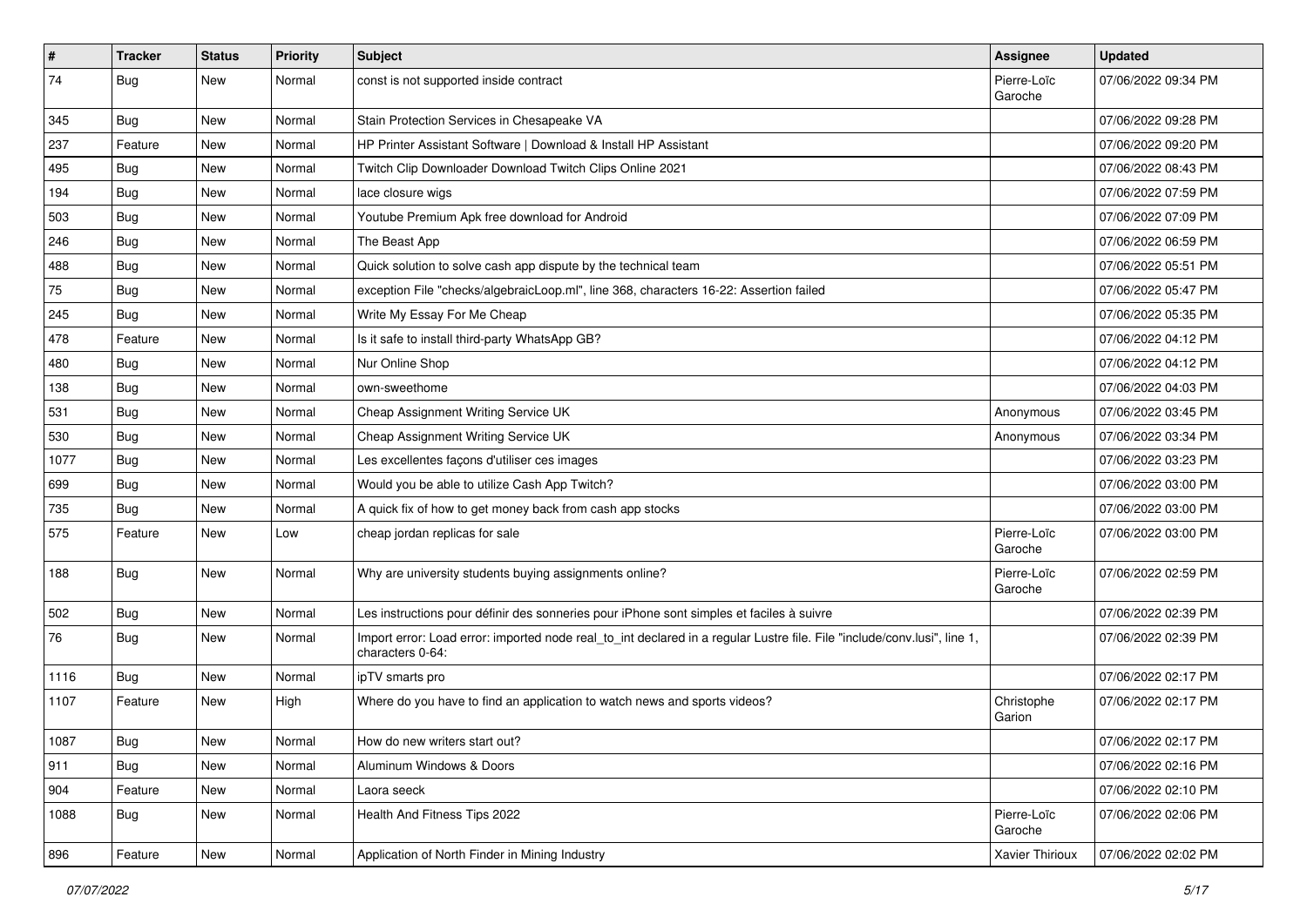| $\vert$ # | Tracker    | <b>Status</b> | <b>Priority</b> | Subject                                                     | <b>Assignee</b>        | <b>Updated</b>      |
|-----------|------------|---------------|-----------------|-------------------------------------------------------------|------------------------|---------------------|
| 1000      | <b>Bug</b> | New           | Normal          | Super easy way to zoom photos and upload to Instagram       | Christophe<br>Garion   | 07/06/2022 01:59 PM |
| 953       | Bug        | New           | Normal          | Manga Dogs - Read Your Favorite Comics on Your Smartphone   |                        | 07/06/2022 01:52 PM |
| 1073      | Bug        | New           | Normal          | <b>Cricut Design Space</b>                                  |                        | 07/06/2022 01:42 PM |
| 487       | Bug        | New           | Normal          | Cheap Fake Dunks                                            |                        | 07/06/2022 01:40 PM |
| 220       | Feature    | New           | Normal          | essay writing services                                      |                        | 07/06/2022 01:36 PM |
| 263       | Feature    | New           | Normal          | Wrecked Car Is Nothing But A Worthless                      | Pierre-Loïc<br>Garoche | 07/06/2022 01:35 PM |
| 666       | <b>Bug</b> | New           | Normal          | 470+ pages à colorier de Noël                               |                        | 07/06/2022 01:35 PM |
| 673       | Bug        | New           | Normal          | Learn the basics of pixel art - Clear grid                  |                        | 07/06/2022 01:32 PM |
| 470       | Bug        | New           | Normal          | Commercial Floor Cleaning Westchester MA                    |                        | 07/06/2022 01:24 PM |
| 526       | <b>Bug</b> | New           | Normal          | Soundcloud to mp3 converter - Download Soundcloud songs     |                        | 07/06/2022 01:19 PM |
| 515       | Bug        | New           | Normal          | Fragment Nike Dunk High Tokyo Fake                          |                        | 07/06/2022 01:17 PM |
| 553       | <b>Bug</b> | New           | Normal          | Cinema HD APK - Free Movie Enjoyment App on Android         |                        | 07/06/2022 12:41 PM |
| 665       | Feature    | New           | Normal          | Look for a dedicated help with finance assignment           |                        | 07/06/2022 12:35 PM |
| 570       | Bug        | New           | Normal          | What is Sutton bank cash app customer service phone number? | Pierre-Loïc<br>Garoche | 07/06/2022 12:33 PM |
| 207       | Feature    | New           | Low             | real estate lead conversion                                 |                        | 07/06/2022 12:24 PM |
| 770       | <b>Bug</b> | New           | Normal          | Canon IJ Network Tool                                       |                        | 07/06/2022 12:15 PM |
| 621       | <b>Bug</b> | New           | Normal          | Buy All Modafinil & Armodafinil Tablets @Buy Modafinil US   |                        | 07/06/2022 12:06 PM |
| 248       | <b>Bug</b> | New           | Normal          | Mobile ringtones and attractiveness ringtones               |                        | 07/06/2022 12:02 PM |
| 749       | <b>Bug</b> | New           | Normal          | The Best Bubble Shooter Game for Android                    |                        | 07/06/2022 11:51 AM |
| 167       | Bug        | New           | Normal          | instant loan without documents                              | Anonymous              | 07/06/2022 11:48 AM |
| 242       | Feature    | New           | Normal          | Descripción de Torque Pro MOD APK para Android              |                        | 07/06/2022 11:46 AM |
| 197       | <b>Bug</b> | New           | Normal          | SBL JABORANDI PLUS HAIR OIL - COMPLETE SCALP CARE (100ML)   |                        | 07/06/2022 10:48 AM |
| 678       | Bug        | New           | Normal          | How to be a winner in buidnow gg                            |                        | 07/06/2022 10:43 AM |
| 214       | Feature    | New           | Normal          | Five Christmas Apps For Apple Users                         |                        | 07/06/2022 10:34 AM |
| 622       | Bug        | New           | Normal          | CheapestMedsShop   100% Safe Medicines Online in UK & AUS.  |                        | 07/06/2022 10:21 AM |
| 234       | Bug        | New           | Normal          | My Personal Experience With the College Writing Services    |                        | 07/06/2022 10:06 AM |
| 520       | <b>Bug</b> | New           | Normal          | What Is The Major Role Of Cash.app/Help and Support Page?   |                        | 07/06/2022 10:04 AM |
| 664       | <b>Bug</b> | New           | Normal          | Tea TV Apk Download - The Best Way to Watch Movies Offline  |                        | 07/06/2022 09:58 AM |
| 643       | Bug        | New           | Normal          | Oreo TV Apk Download                                        |                        | 07/06/2022 09:43 AM |
| 719       | Bug        | New           | Normal          | How Do I Send \$5000 Through Cash App Account With Ease?    |                        | 07/06/2022 09:30 AM |
| 597       | <b>Bug</b> | New           | Normal          | Universo s / f Download                                     |                        | 07/06/2022 09:28 AM |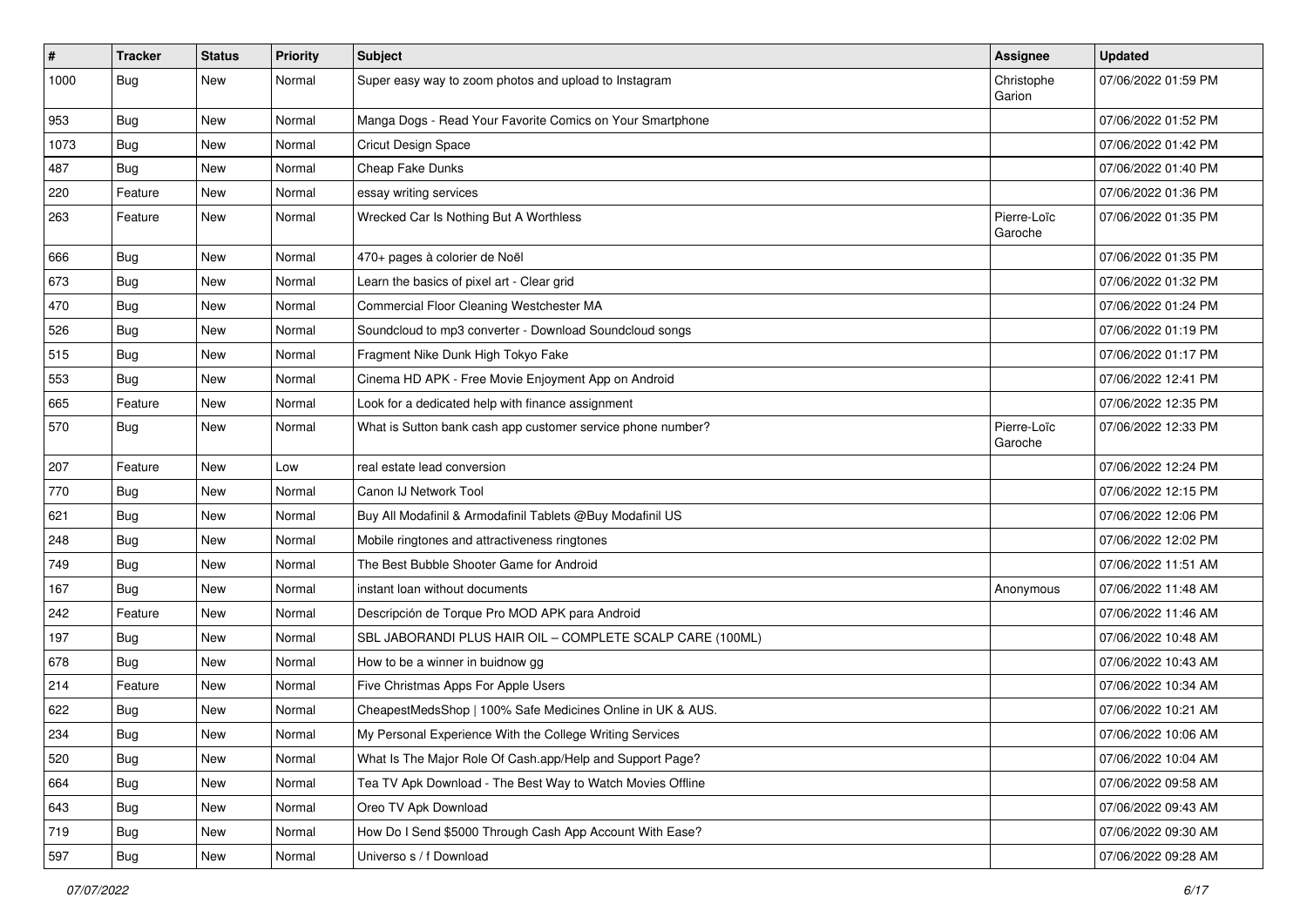| $\vert$ # | <b>Tracker</b> | <b>Status</b> | <b>Priority</b> | Subject                                                                          | <b>Assignee</b>        | <b>Updated</b>      |
|-----------|----------------|---------------|-----------------|----------------------------------------------------------------------------------|------------------------|---------------------|
| 144       | <b>Bug</b>     | New           | Normal          | curly bob lace front wigs                                                        |                        | 07/06/2022 09:14 AM |
| 554       | <b>Bug</b>     | New           | Normal          | XvideoStudio Video Editor APK Free Download on TechToDown                        |                        | 07/06/2022 09:14 AM |
| 312       | Bug            | New           | Normal          | Stain Protection Services in Virginia Beach VA                                   |                        | 07/06/2022 09:04 AM |
| 352       | <b>Bug</b>     | New           | Normal          | Tile & Grout Cleaning Services in Chesapeake VA                                  |                        | 07/06/2022 08:21 AM |
| 567       | <b>Bug</b>     | New           | Normal          | Singapore assignment help                                                        |                        | 07/06/2022 08:15 AM |
| 292       | <b>Bug</b>     | New           | Normal          | Venmo to Cash App Transfer Of Money- Explore Here                                |                        | 07/06/2022 07:59 AM |
| 217       | <b>Bug</b>     | New           | Normal          | How this service matter most?                                                    |                        | 07/06/2022 07:49 AM |
| 777       | <b>Bug</b>     | New           | Normal          | Obtain driving instructions using Google Maps.                                   |                        | 07/06/2022 07:35 AM |
| 278       | <b>Bug</b>     | New           | Normal          | Cash App Help & Solutions - Here You Will Get Better Assistance                  |                        | 07/06/2022 07:17 AM |
| 508       | <b>Bug</b>     | New           | Normal          | hire a professional dissertation help                                            |                        | 07/06/2022 07:09 AM |
| 822       | <b>Bug</b>     | New           | Normal          | Dowload Your Boyfriend Game                                                      |                        | 07/06/2022 07:09 AM |
| 801       | <b>Bug</b>     | New           | Normal          | Who Is an ETL Engineer                                                           |                        | 07/06/2022 07:02 AM |
| 201       | Bug            | New           | Normal          | closure wig                                                                      |                        | 07/06/2022 06:53 AM |
| 726       | Bug            | New           | Normal          | Mobile Application Development Services                                          |                        | 07/06/2022 06:41 AM |
| 1097      | Bug            | New           | Normal          | Race and experience new life.                                                    |                        | 07/06/2022 06:19 AM |
| 516       | <b>Bug</b>     | New           | Normal          | Does Cash App Help To Get Cash App Refund Without Any Interruption?              |                        | 07/06/2022 06:04 AM |
| 931       | Feature        | New           | High            | Situs Judi Slot Online apel888                                                   | Pierre-Loïc<br>Garoche | 07/06/2022 06:00 AM |
| 310       | Bug            | New           | Normal          | Mattress Cleaning Services in Virginia Beach VA                                  |                        | 07/06/2022 05:58 AM |
| 284       | Bug            | New           | Normal          | All About Cash App Transfer Fail Problems                                        |                        | 07/06/2022 05:41 AM |
| 257       | <b>Bug</b>     | New           | Normal          | Best latte machines                                                              |                        | 07/06/2022 05:32 AM |
| 793       | Feature        | New           | Urgent          | Where can I find cheap FIFA coins?                                               | Pierre-Loïc<br>Garoche | 07/06/2022 05:31 AM |
| 785       | <b>Bug</b>     | New           | Normal          | How To Get Money Off Cash App Without Card Or With A Card?                       |                        | 07/06/2022 05:26 AM |
| 513       | <b>Bug</b>     | New           | Normal          | Unlock cash app account using the easy steps:                                    | Anonymous              | 07/06/2022 05:03 AM |
| 701       | Bug            | New           | Normal          | Why Law Essay Helper UK is Necessary?                                            |                        | 07/06/2022 05:01 AM |
| 795       | <b>Bug</b>     | New           | Normal          | Drift Boss - Exciting Race                                                       |                        | 07/06/2022 05:00 AM |
| 731       | <b>Bug</b>     | New           | Normal          | Avail Of Cash App Customer Service If Unable To Down Cash App Mobile App?        |                        | 07/06/2022 04:50 AM |
| 617       | Bug            | New           | Normal          | Buy Vidalista Tablets (Tadalafil) at [\$25 OFF + Free Shipping] Vidalistatablets |                        | 07/06/2022 04:44 AM |
| 153       | <b>Bug</b>     | New           | Normal          | urgent loan online                                                               | Christophe<br>Garion   | 07/06/2022 04:39 AM |
| 152       | <b>Bug</b>     | New           | High            | professional bridal makeup artist                                                | Christophe<br>Garion   | 07/06/2022 04:28 AM |
| 139       | Bug            | New           | Normal          | relseo                                                                           |                        | 07/06/2022 04:12 AM |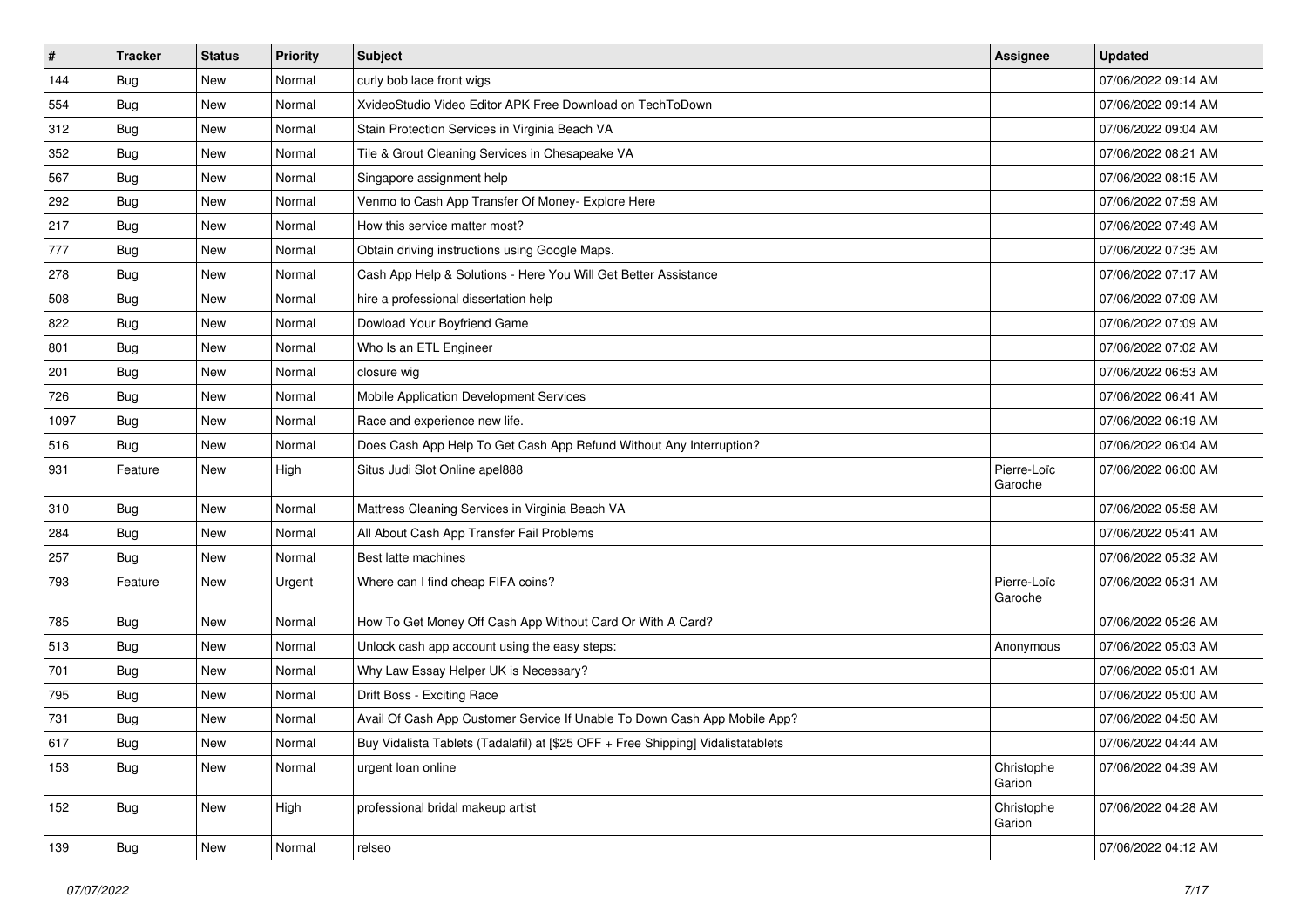| $\vert$ # | <b>Tracker</b> | <b>Status</b> | <b>Priority</b> | Subject                                                                                                      | Assignee               | <b>Updated</b>      |
|-----------|----------------|---------------|-----------------|--------------------------------------------------------------------------------------------------------------|------------------------|---------------------|
| 269       | <b>Bug</b>     | New           | Normal          | Is there such a site for app design?                                                                         | Anonymous              | 07/06/2022 03:56 AM |
| 517       | Bug            | New           | Normal          | Proficient tips to take help of cash app support professionals:                                              |                        | 07/06/2022 03:52 AM |
| 264       | <b>Bug</b>     | New           | Normal          | We Buy Your Unwanted Car                                                                                     | Corentin<br>Lauverjat  | 07/06/2022 03:49 AM |
| 644       | Bug            | New           | Normal          | <b>TeaTV App Review</b>                                                                                      |                        | 07/06/2022 03:32 AM |
| 1109      | Feature        | New           | Normal          | Six Guns Mod Apk Answers Your Questions                                                                      | Christophe<br>Garion   | 07/06/2022 03:23 AM |
| 714       | Bug            | New           | Normal          | Cuevana 3 Premium - Enjoy Your Favorite Movies and TV Shows on Your Smart TV                                 |                        | 07/06/2022 03:21 AM |
| 692       | <b>Bug</b>     | New           | Normal          | Esports 888b                                                                                                 |                        | 07/06/2022 03:20 AM |
| 585       | Bug            | New           | Normal          | What is cash app help number?                                                                                |                        | 07/06/2022 03:14 AM |
| 632       | Bug            | New           | Normal          | CheapestMedsShop   100% Safe Medicines Online in UK & AUS.                                                   |                        | 07/06/2022 03:10 AM |
| 784       | Bug            | New           | Normal          | How To Add Money On Cash App Card And Check The Funds?                                                       |                        | 07/06/2022 03:08 AM |
| 561       | Bug            | New           | Normal          | Enjoy the Full YouTube Premium Experience With YouTube Premium Membership                                    |                        | 07/06/2022 03:06 AM |
| 471       | Bug            | New           | Normal          | Residential Floor Cleaning Westchester MA                                                                    |                        | 07/06/2022 03:03 AM |
| 829       | Bug            | New           | Normal          | Write My Dissertation For Me UK                                                                              | Pierre-Loïc<br>Garoche | 07/06/2022 02:41 AM |
| 671       | Bug            | New           | Normal          | Hot games                                                                                                    | Pierre-Loïc<br>Garoche | 07/06/2022 02:14 AM |
| 251       | Bug            | New           | Normal          | All About Cash App Transfer Fail Problems                                                                    | Pierre-Loïc<br>Garoche | 07/06/2022 02:08 AM |
| 708       | Bug            | New           | Normal          | Efficient ways to proceed with the cash app dispute process?                                                 |                        | 07/06/2022 02:00 AM |
| 285       | Bug            | New           | Normal          | Have you ever written an essay?                                                                              |                        | 07/06/2022 01:45 AM |
| 559       | <b>Bug</b>     | New           | High            | What Are Permission For Applications like Facebook Sending MMS?                                              |                        | 07/06/2022 01:37 AM |
| 776       | <b>Bug</b>     | New           | Normal          | Wibargain                                                                                                    |                        | 07/06/2022 01:36 AM |
| 260       | <b>Bug</b>     | New           | Normal          | Web Design Services Near Me                                                                                  |                        | 07/06/2022 01:25 AM |
| 654       | Feature        | New           | Normal          | Peach Health Benefits                                                                                        |                        | 07/06/2022 01:22 AM |
| 510       | Feature        | New           | Normal          | Fashion                                                                                                      | Anonymous              | 07/06/2022 01:19 AM |
| 500       | <b>Bug</b>     | New           | Normal          | Simply contact the technical team, to find the solution to cash app refund problems.                         | Pierre-Loïc<br>Garoche | 07/06/2022 01:09 AM |
| 680       | Feature        | New           | Normal          | Word Jewels 2                                                                                                |                        | 07/06/2022 01:06 AM |
| 967       | Feature        | New           | Normal          | stream live nfl games free online                                                                            |                        | 07/06/2022 01:02 AM |
| 210       | Bug            | New           | Normal          | Issue with check symbol in Cash App? Dial assist number with calling Cash App customer service phone number. |                        | 07/06/2022 12:48 AM |
| 797       | <b>Bug</b>     | New           | Normal          | Psychedelic                                                                                                  | Christophe<br>Garion   | 07/06/2022 12:46 AM |
| 800       | <b>Bug</b>     | New           | Normal          | Who Is an ETL Engineer                                                                                       |                        | 07/06/2022 12:39 AM |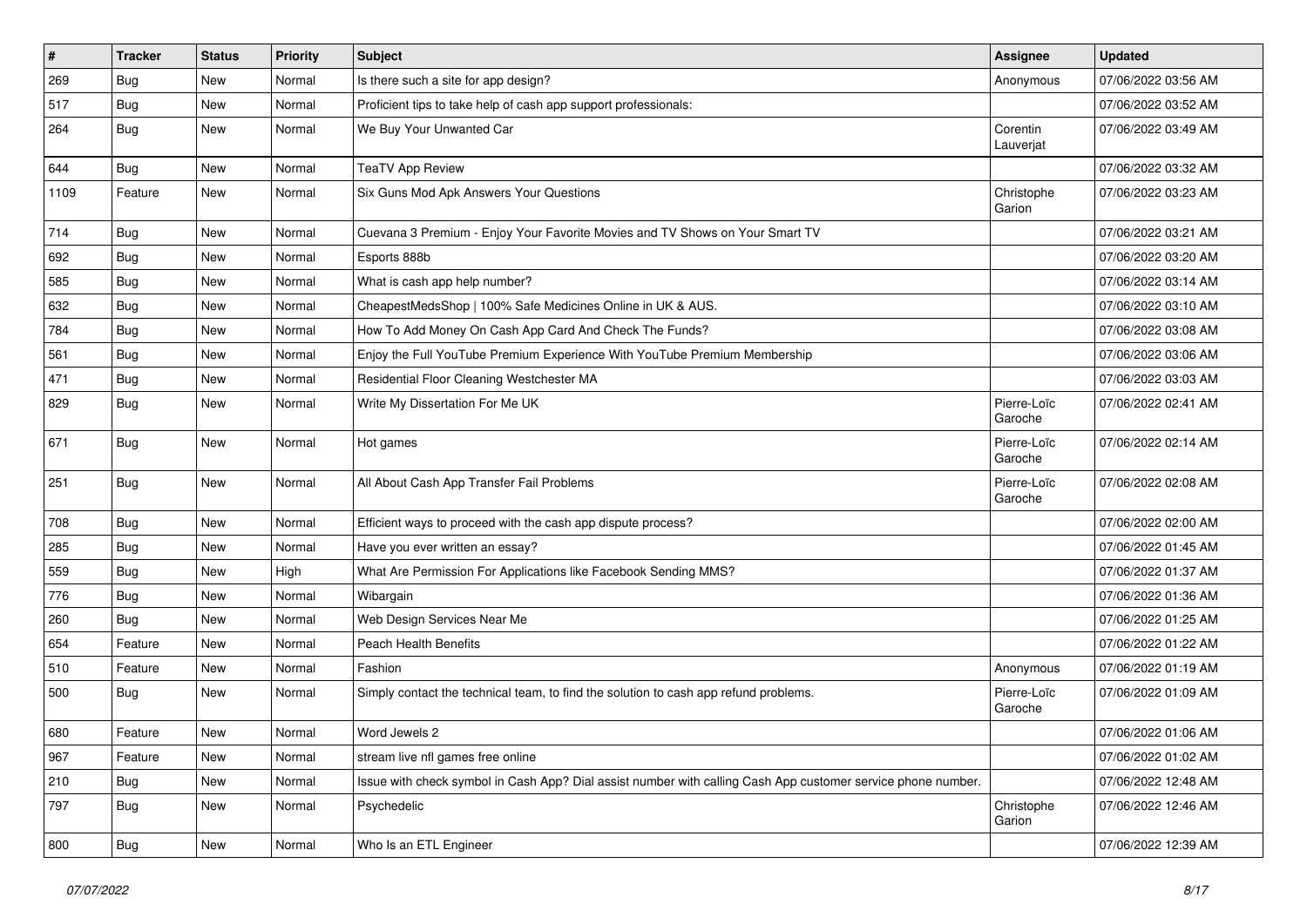| $\vert$ # | <b>Tracker</b> | <b>Status</b> | <b>Priority</b> | Subject                                                                    | <b>Assignee</b>        | <b>Updated</b>      |
|-----------|----------------|---------------|-----------------|----------------------------------------------------------------------------|------------------------|---------------------|
| 773       | <b>Bug</b>     | New           | Normal          | Spades - Play online free                                                  |                        | 07/06/2022 12:39 AM |
| 182       | <b>Bug</b>     | New           | Normal          | <b>Healthcare Custom Writing Services</b>                                  |                        | 07/06/2022 12:37 AM |
| 118       | Bug            | New           | Normal          | golf                                                                       | Anonymous              | 07/06/2022 12:36 AM |
| 582       | <b>Bug</b>     | New           | Normal          | Cash App Won't Let Me Send Money If There Is A Low Balance Available       | Pierre-Loïc<br>Garoche | 07/05/2022 11:59 PM |
| 123       | <b>Bug</b>     | New           | Normal          | https://www.reddit.com/r/NRLgrandfinal2020/                                |                        | 07/05/2022 11:58 PM |
| 650       | Bug            | New           | Normal          | <b>Cherries Health Benefits</b>                                            |                        | 07/05/2022 11:57 PM |
| 715       | <b>Bug</b>     | New           | Normal          | Puppy Playtime Descargar gratis                                            |                        | 07/05/2022 11:53 PM |
| 798       | <b>Bug</b>     | New           | Normal          | Who Is an ETL Engineer                                                     |                        | 07/05/2022 11:49 PM |
| 802       | <b>Bug</b>     | New           | Normal          | Who Is an ETL Engineer                                                     |                        | 07/05/2022 11:30 PM |
| 740       | Feature        | New           | Normal          | Online Thesis Help USA                                                     |                        | 07/05/2022 11:29 PM |
| 754       | <b>Bug</b>     | New           | Normal          | Cómo descargar tonos gratis de teléfono celular                            |                        | 07/05/2022 11:29 PM |
| 547       | Bug            | New           | Normal          | Get rid of the issue of cash app down by calling experts.                  |                        | 07/05/2022 11:02 PM |
| 202       | <b>Bug</b>     | New           | Normal          | blonde wig                                                                 |                        | 07/05/2022 10:32 PM |
| 655       | <b>Bug</b>     | New           | Normal          | <b>Eggplant Health Benefits</b>                                            |                        | 07/05/2022 10:20 PM |
| 545       | Feature        | New           | Normal          | Best Canvas Print Company                                                  |                        | 07/05/2022 10:13 PM |
| 635       | <b>Bug</b>     | New           | Normal          | Buy Steroids Online with OurMedicnes.com   Best Quality Steroids           |                        | 07/05/2022 09:51 PM |
| 189       | Bug            | New           | Normal          | <b>College Biology Writing Services</b>                                    |                        | 07/05/2022 09:45 PM |
| 922       | Bug            | New           | Normal          | Why Is The Need For Assignment Writing Services?                           |                        | 07/05/2022 09:39 PM |
| 600       | <b>Bug</b>     | New           | Normal          | Play Store Pro                                                             |                        | 07/05/2022 09:29 PM |
| 606       | Feature        | New           | Normal          | Play unblocked cookie crush 3                                              | Pierre-Loïc<br>Garoche | 07/05/2022 09:05 PM |
| 535       | Bug            | New           | Normal          | Getting Tangled Problems When You Try To Apply For Cash App Delete Account | Christophe<br>Garion   | 07/05/2022 08:58 PM |
| 721       | Bug            | New           | Normal          | Cómo instalar un Mod Apk                                                   |                        | 07/05/2022 08:54 PM |
| 573       | Bug            | New           | Normal          | Experimente lo mejor en la aplicación Apk de juegos gratis                 |                        | 07/05/2022 08:47 PM |
| 565       | <b>Bug</b>     | New           | Normal          | How To Install RepelisPlus On Your Android Phone?                          |                        | 07/05/2022 08:42 PM |
| 142       | Feature        | New           | Normal          | About ashimary hair                                                        |                        | 07/05/2022 08:41 PM |
| 464       | Bug            | New           | Normal          | Upholstery Cleaning Westchester MA                                         |                        | 07/05/2022 08:38 PM |
| 579       | <b>Bug</b>     | New           | Normal          | YOUR CV MAKES YOUR FIRST IMPRESSION                                        | Christophe<br>Garion   | 07/05/2022 07:46 PM |
| 786       | <b>Bug</b>     | New           | Normal          | Best Assignment Help in Australia & UK                                     |                        | 07/05/2022 07:30 PM |
| 469       | <b>Bug</b>     | New           | Normal          | Germs Removal Westchester MA                                               |                        | 07/05/2022 07:23 PM |
| 730       | Bug            | New           | Normal          | Canon IJ Network Tool                                                      |                        | 07/05/2022 07:20 PM |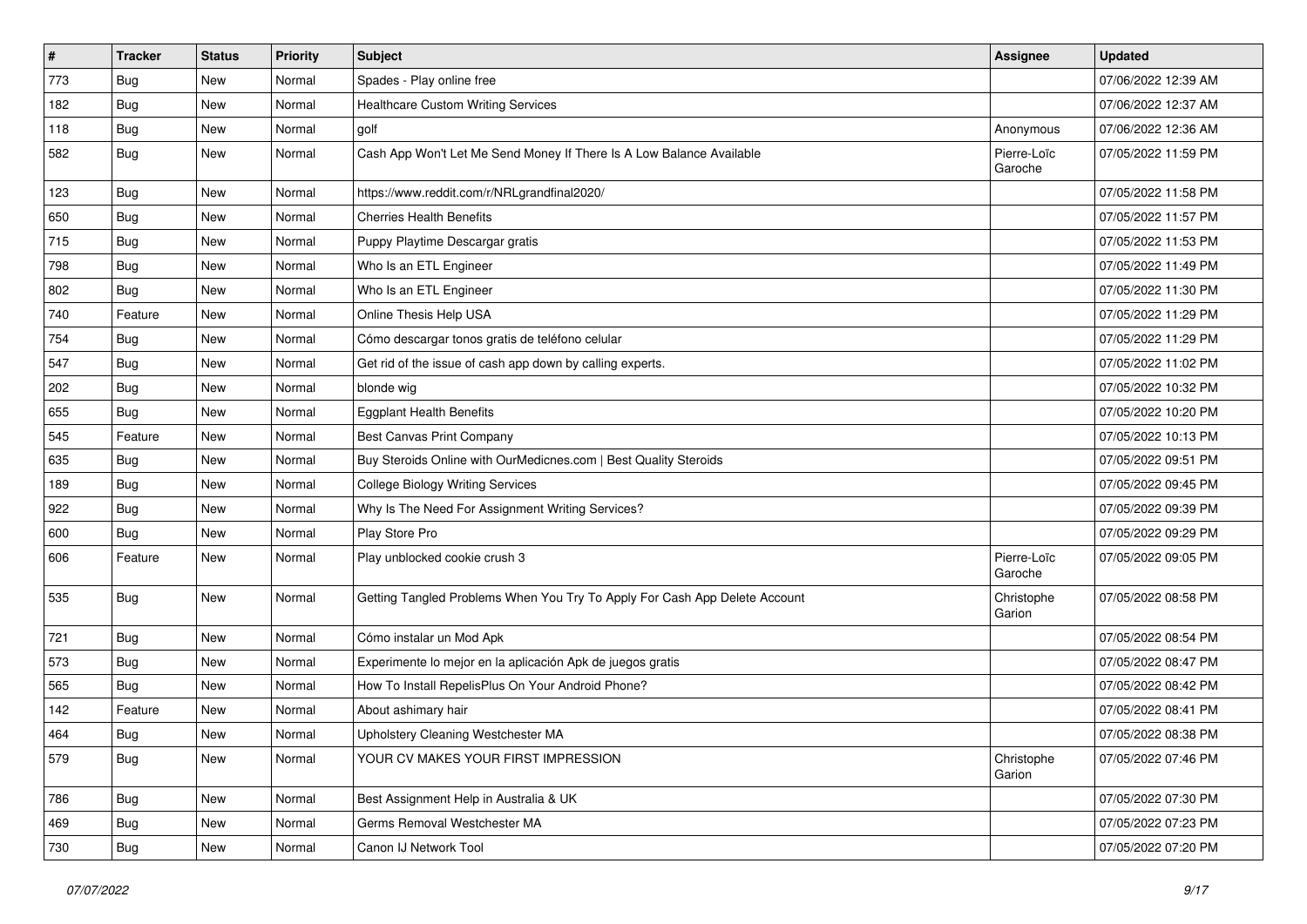| $\vert$ # | <b>Tracker</b> | <b>Status</b> | <b>Priority</b> | Subject                                                                                            | <b>Assignee</b>        | <b>Updated</b>      |
|-----------|----------------|---------------|-----------------|----------------------------------------------------------------------------------------------------|------------------------|---------------------|
| 203       | <b>Bug</b>     | New           | Low             | Airport Taxi Guildford                                                                             | Anonymous              | 07/05/2022 07:16 PM |
| 196       | <b>Bug</b>     | New           | Normal          | Homoeobazaar For Homeopathy Medicines                                                              |                        | 07/05/2022 06:45 PM |
| 528       | <b>Bug</b>     | New           | Normal          | Korean Mag                                                                                         |                        | 07/05/2022 06:42 PM |
| 317       | Bug            | New           | Normal          | Eco/Green Cleaning Services in Virginia Beach VA                                                   |                        | 07/05/2022 06:33 PM |
| 250       | Bug            | New           | Normal          | Reviews of phone ringtones                                                                         |                        | 07/05/2022 06:21 PM |
| 682       | <b>Bug</b>     | New           | Normal          | Does Facebook customer service live chat allow to speak with someone?                              |                        | 07/05/2022 06:09 PM |
| 609       | <b>Bug</b>     | New           | High            | Online Trusted Medicine Store in US for Health - Genericmedsupply                                  |                        | 07/05/2022 06:05 PM |
| 128       | Bug            | New           | Normal          | dfgbd                                                                                              |                        | 07/05/2022 05:58 PM |
| 696       | <b>Bug</b>     | New           | Normal          | How to Install the TuMangaOnline App                                                               |                        | 07/05/2022 05:37 PM |
| 569       | <b>Bug</b>     | New           | Normal          | What is the incoming and outgoing mail server for Outlook IMAP settings?                           | Pierre-Loïc<br>Garoche | 07/05/2022 05:35 PM |
| 668       | Bug            | New           | Normal          | Get to know Cash App Refund Process here                                                           |                        | 07/05/2022 05:09 PM |
| 586       | Bug            | New           | Normal          | Best Modifications For Your Mobile Phone                                                           |                        | 07/05/2022 04:56 PM |
| 968       | Feature        | New           | Normal          | watch nfl online free live streaming                                                               |                        | 07/05/2022 04:47 PM |
| 155       | <b>Bug</b>     | New           | Normal          | Cant access my cash app account                                                                    | Pierre-Loïc<br>Garoche | 07/05/2022 04:42 PM |
| 963       | Feature        | New           | Normal          | Why I am not getting cool cash app card designs- call experts                                      |                        | 07/05/2022 04:36 PM |
| 524       | <b>Bug</b>     | New           | Normal          | How Does Google Account Recovery Work If Your Account Is Hacked?                                   |                        | 07/05/2022 04:20 PM |
| 979       | <b>Bug</b>     | New           | Normal          | Free Gas Cards for the Unemployed                                                                  |                        | 07/05/2022 03:45 PM |
| 477       | <b>Bug</b>     | New           | Normal          | What Does Online Coupon Mean?                                                                      |                        | 07/05/2022 03:41 PM |
| 697       | <b>Bug</b>     | New           | Normal          | How to Descargar Pura TV For Android                                                               |                        | 07/05/2022 03:29 PM |
| 591       | <b>Bug</b>     | New           | Normal          | How To Find Facebook Modifications For Your Spotify Premium Apk?                                   |                        | 07/05/2022 03:13 PM |
| 955       | <b>Bug</b>     | New           | Normal          | How Long Does Verification Take On Cash App If You Apply For The Verification?                     | Christophe<br>Garion   | 07/05/2022 02:41 PM |
| 703       | <b>Bug</b>     | New           | Normal          | For real-time help, dial Facebook customer service number                                          |                        | 07/05/2022 02:40 PM |
| 574       | Bug            | New           | Normal          | How to fix the Epson printer offline issue due to a wired connection?                              |                        | 07/05/2022 02:39 PM |
| 901       | Feature        | New           | Normal          | good game ever                                                                                     |                        | 07/05/2022 02:31 PM |
| 647       | Feature        | New           | Normal          | <b>Cranberry Health Benefits</b>                                                                   |                        | 07/05/2022 02:29 PM |
| 690       | Bug            | New           | Normal          | campervan hire                                                                                     |                        | 07/05/2022 02:00 PM |
| 88        | <b>Bug</b>     | New           | Normal          | kind2 output: When for node arguments                                                              | Pierre-Loïc<br>Garoche | 07/05/2022 01:40 PM |
| 723       | <b>Bug</b>     | New           | High            | The best horror game in 2021                                                                       | Christophe<br>Garion   | 07/05/2022 01:21 PM |
| 253       | <b>Bug</b>     | New           | Normal          | Florence Lawrence                                                                                  |                        | 07/05/2022 01:16 PM |
| 1145      | <b>Bug</b>     | New           | Normal          | IHG Is Extending Its Already Impressive Roster with a New Luxury Collection of Independent Hotels? |                        | 07/05/2022 12:50 PM |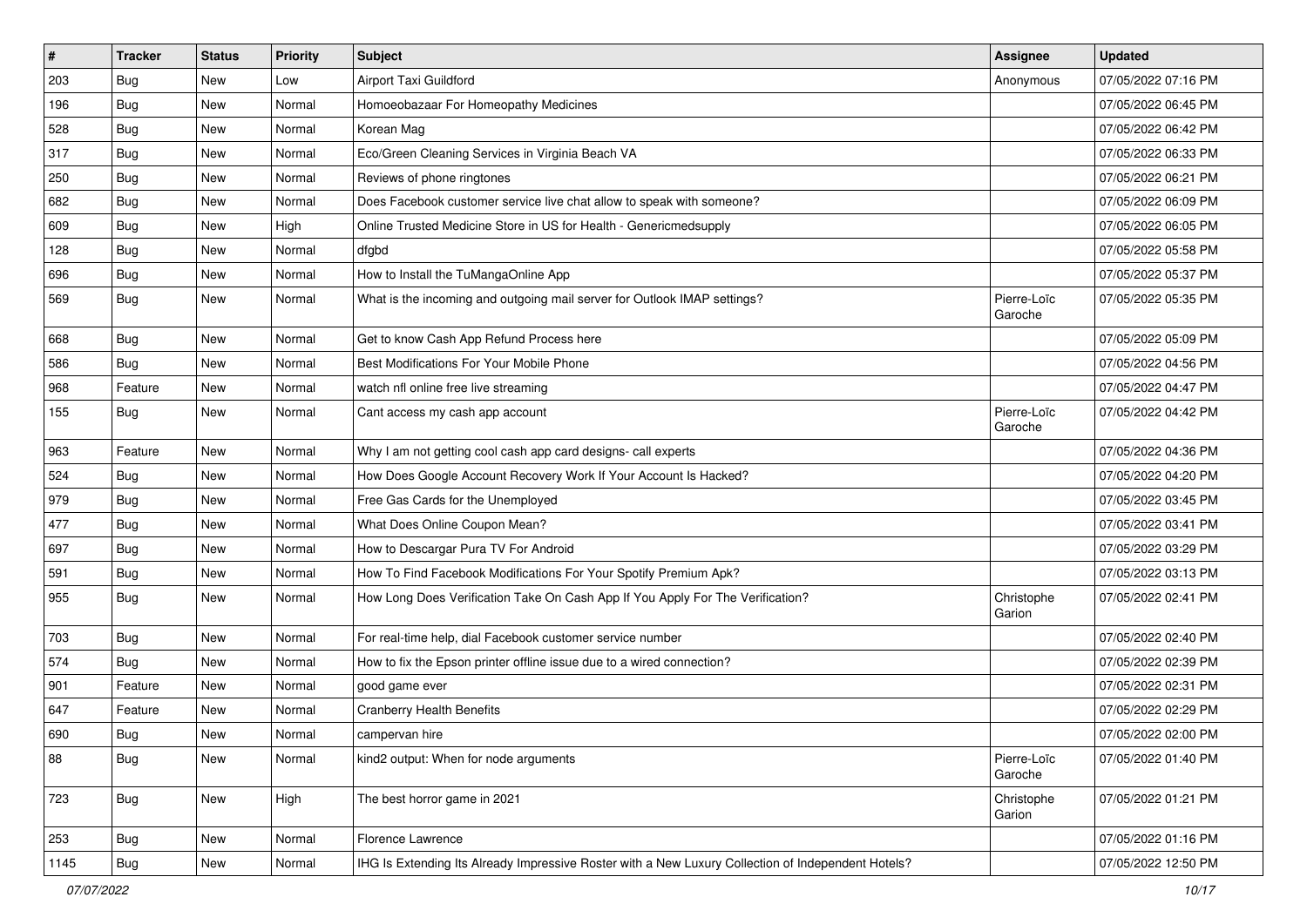| #    | Tracker    | <b>Status</b> | <b>Priority</b> | Subject                                                                                                 | Assignee               | <b>Updated</b>      |
|------|------------|---------------|-----------------|---------------------------------------------------------------------------------------------------------|------------------------|---------------------|
| 685  | <b>Bug</b> | New           | Low             | youtube thumbnail downloader                                                                            | Pierre-Loïc<br>Garoche | 07/05/2022 12:45 PM |
| 658  | Bug        | New           | Normal          | Watermelon Nutrition Facts And Health Benefits                                                          |                        | 07/05/2022 12:28 PM |
| 594  | Feature    | New           | Normal          | How does research proposal help online make it easy for me?                                             |                        | 07/05/2022 12:20 PM |
| 662  | Bug        | New           | Normal          | Oreo TV Download - The Easiest Way to Watch Live TV                                                     |                        | 07/05/2022 12:10 PM |
| 651  | <b>Bug</b> | New           | Normal          | Salmon Health Benefits                                                                                  |                        | 07/05/2022 12:09 PM |
| 457  | Bug        | New           | Normal          | Carpet Cleaning Medford MA                                                                              |                        | 07/05/2022 12:06 PM |
| 767  | <b>Bug</b> | New           | Normal          | apkmod                                                                                                  |                        | 07/05/2022 11:57 AM |
| 481  | <b>Bug</b> | New           | Normal          | Nur Online Shop                                                                                         |                        | 07/05/2022 11:49 AM |
| 556  | Bug        | New           | Normal          | Play Game Mod Apk With Your Friends                                                                     |                        | 07/05/2022 11:45 AM |
| 1104 | <b>Bug</b> | New           | Normal          | Idle game fix bug                                                                                       |                        | 07/05/2022 11:42 AM |
| 661  | Bug        | New           | Normal          | Turbo VPN MOD APK Download                                                                              |                        | 07/05/2022 11:24 AM |
| 761  | <b>Bug</b> | New           | Normal          | What is it about basketball that makes it so popular in the United States?                              | Corentin<br>Lauverjat  | 07/05/2022 11:09 AM |
| 532  | Bug        | New           | Normal          | My Assignment Help                                                                                      |                        | 07/05/2022 11:04 AM |
| 649  | Feature    | New           | Normal          | Pear Health Benefits                                                                                    |                        | 07/05/2022 11:03 AM |
| 941  | <b>Bug</b> | New           | Normal          | is Disney Now and Disney Plus different?                                                                |                        | 07/05/2022 11:02 AM |
| 794  | Feature    | New           | Normal          | Safe place to buy fifa coins                                                                            |                        | 07/05/2022 10:14 AM |
| 180  | Feature    | New           | Normal          | homoeobazaar                                                                                            |                        | 07/05/2022 09:59 AM |
| 615  | <b>Bug</b> | New           | Normal          | CheapestMedsShop   100% Safe Medicines Online in USA UK & AUS.                                          |                        | 07/05/2022 09:58 AM |
| 537  | Bug        | New           | Normal          | Get tech assistance with customer support on ATT Yahoo email login issue.                               |                        | 07/05/2022 09:54 AM |
| 825  | <b>Bug</b> | New           | Normal          | Lucky Patcher Download                                                                                  |                        | 07/05/2022 09:19 AM |
| 771  | Bug        | New           | Normal          | united airlines baggage policy                                                                          |                        | 07/05/2022 09:19 AM |
| 400  | Bug        | New           | Normal          | Office Moving Services in Potomac MD                                                                    |                        | 07/05/2022 09:18 AM |
| 568  | Bug        | New           | Normal          | Instale a versão mais recente do YouTube Premium                                                        |                        | 07/05/2022 09:14 AM |
| 1114 | Bug        | New           | Normal          | To control the car, all you must do is click to go left or right and release the button to go straight. |                        | 07/05/2022 09:01 AM |
| 271  | Feature    | New           | Normal          | Fashion                                                                                                 |                        | 07/05/2022 08:55 AM |
| 115  | Bug        | New           | Normal          | NFL LIVE STREAM                                                                                         |                        | 07/05/2022 08:46 AM |
| 960  | Feature    | New           | Normal          | Zooming Instagram Picture In Full HD                                                                    | Pierre-Loïc<br>Garoche | 07/05/2022 08:36 AM |
| 1120 | <b>Bug</b> | New           | Normal          | Summary of 5 best coloring apps on phones                                                               |                        | 07/05/2022 08:31 AM |
| 722  | Bug        | New           | Normal          | Vergrößern Sie Instagram-Fotos mit instazoom                                                            | Christophe<br>Garion   | 07/05/2022 08:23 AM |
| 460  | Bug        | New           | Normal          | Floor Cleaning Medford MA                                                                               |                        | 07/05/2022 08:19 AM |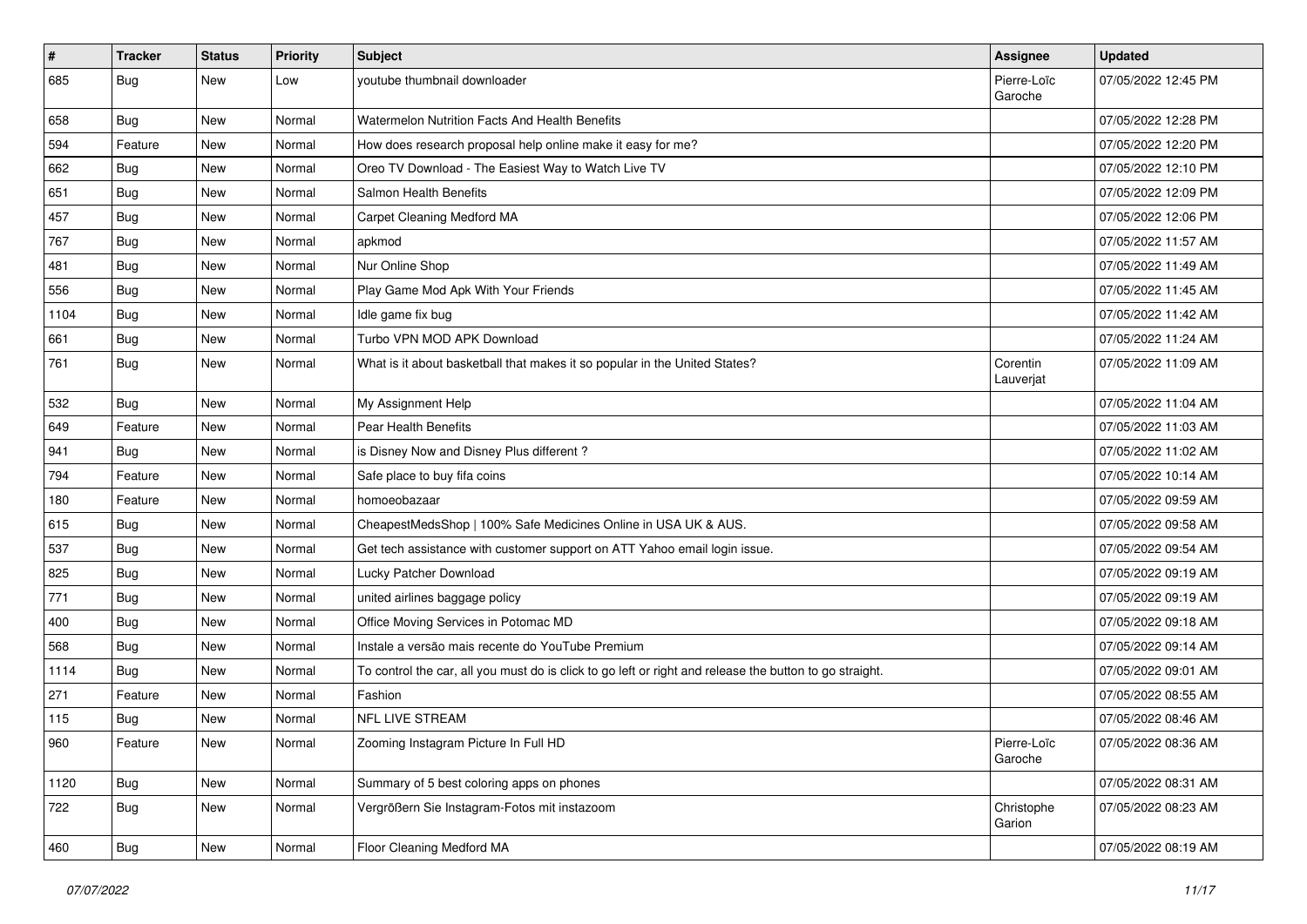| $\vert$ # | <b>Tracker</b> | <b>Status</b> | <b>Priority</b> | Subject                                                                       | <b>Assignee</b>        | <b>Updated</b>      |
|-----------|----------------|---------------|-----------------|-------------------------------------------------------------------------------|------------------------|---------------------|
| 484       | <b>Bug</b>     | New           | Normal          | UK best essay writing service                                                 |                        | 07/05/2022 08:08 AM |
| 1144      | Bug            | New           | Normal          | <b>Tour Packages</b>                                                          |                        | 07/05/2022 07:55 AM |
| 709       | <b>Bug</b>     | New           | Normal          | How To Load Cash App Card At Walmart Without Having To Face Any Hassle?       |                        | 07/05/2022 07:45 AM |
| 741       | <b>Bug</b>     | New           | Normal          | <b>Blockchain Technology Solutions</b>                                        |                        | 07/05/2022 07:25 AM |
| 143       | Bug            | New           | Normal          | Bob lace front wigs                                                           |                        | 07/05/2022 07:09 AM |
| 247       | <b>Bug</b>     | New           | Normal          | best 4 Channel Amp                                                            |                        | 07/05/2022 07:06 AM |
| 763       | <b>Bug</b>     | New           | High            | How to Make a Ringtone on Your iPhone                                         |                        | 07/05/2022 07:00 AM |
| 572       | Feature        | New           | Normal          | New features of WhatsApp Plus on Android phones                               | Pierre-Loïc<br>Garoche | 07/05/2022 06:45 AM |
| 774       | Bug            | <b>New</b>    | Normal          | Follow proper initiatives                                                     |                        | 07/05/2022 06:06 AM |
| 645       | Bug            | New           | Normal          | thong tin chinh xac nhat hom nay                                              |                        | 07/05/2022 06:06 AM |
| 698       | Feature        | <b>New</b>    | Normal          | Connect with cash app representative to ask about cash app flip scam          |                        | 07/05/2022 05:46 AM |
| 140       | <b>Bug</b>     | New           | Normal          | sugarbalanceusa                                                               |                        | 07/05/2022 05:29 AM |
| 619       | <b>Bug</b>     | New           | Normal          | Online Trusted Medicine Store in US for Health - Genericmedsupply             |                        | 07/05/2022 05:11 AM |
| 483       | Bug            | New           | Normal          | UK best essay writing service                                                 |                        | 07/05/2022 05:11 AM |
| 656       | <b>Bug</b>     | New           | Normal          | Kiwi Nutrition Facts And Health Benefits                                      |                        | 07/05/2022 04:52 AM |
| 631       | <b>Bug</b>     | New           | Normal          | How Can I Load Cash App Card at Walmart straight away?                        |                        | 07/05/2022 04:34 AM |
| 688       | Bug            | New           | Normal          | How to use twitch.tv/activate?                                                |                        | 07/05/2022 04:19 AM |
| 546       | Feature        | New           | Normal          | Quickbooks Error                                                              |                        | 07/05/2022 04:14 AM |
| 598       | Bug            | New           | Normal          | Universo s / f Download                                                       |                        | 07/05/2022 04:13 AM |
| 614       | <b>Bug</b>     | <b>New</b>    | Normal          | Como baixar o MOD APK no celular                                              |                        | 07/05/2022 04:08 AM |
| 783       | <b>Bug</b>     | New           | Normal          | How Do I Determine The Reasons And Solutions To Fix Cash App Transfer Failed? |                        | 07/05/2022 04:03 AM |
| 63        | Feature        | New           | Normal          | Skip normalization step in mutation generation if it possible                 | Pierre-Loïc<br>Garoche | 07/05/2022 03:53 AM |
| 706       | Bug            | New           | Normal          | How Can You Cancel A Cash App Payment Without Any Prior Information?          |                        | 07/05/2022 03:46 AM |
| 1108      | Bug            | New           | Normal          | Six Guns Mod Apk Answers Your Questions                                       |                        | 07/05/2022 03:27 AM |
| 728       | <b>Bug</b>     | New           | Normal          | Will Cash App refund money if scammed? Hitches With Optimum Ease              |                        | 07/05/2022 02:45 AM |
| 970       | <b>Bug</b>     | New           | Normal          | The Amount Of Time Does Cash App Direct Deposit Time Take?                    |                        | 07/05/2022 02:33 AM |
| 473       | Bug            | New           | Normal          | Floor Stripping Arlington MA                                                  |                        | 07/05/2022 02:30 AM |
| 704       | <b>Bug</b>     | New           | Normal          | Reach support team of Chime Customer Service for instant help                 |                        | 07/05/2022 02:23 AM |
| 781       | Bug            | New           | Normal          | Free Whatsapp Group to Join                                                   |                        | 07/05/2022 02:19 AM |
| 587       | Bug            | New           | Normal          | Why Picsart Pro Offers Great Features                                         |                        | 07/05/2022 02:12 AM |
| 716       | <b>Bug</b>     | New           | Normal          | La celebración de un BabyShower.                                              |                        | 07/05/2022 01:58 AM |
| 558       | Feature        | New           | Normal          | <b>Stunning Classic Sofas</b>                                                 |                        | 07/05/2022 01:46 AM |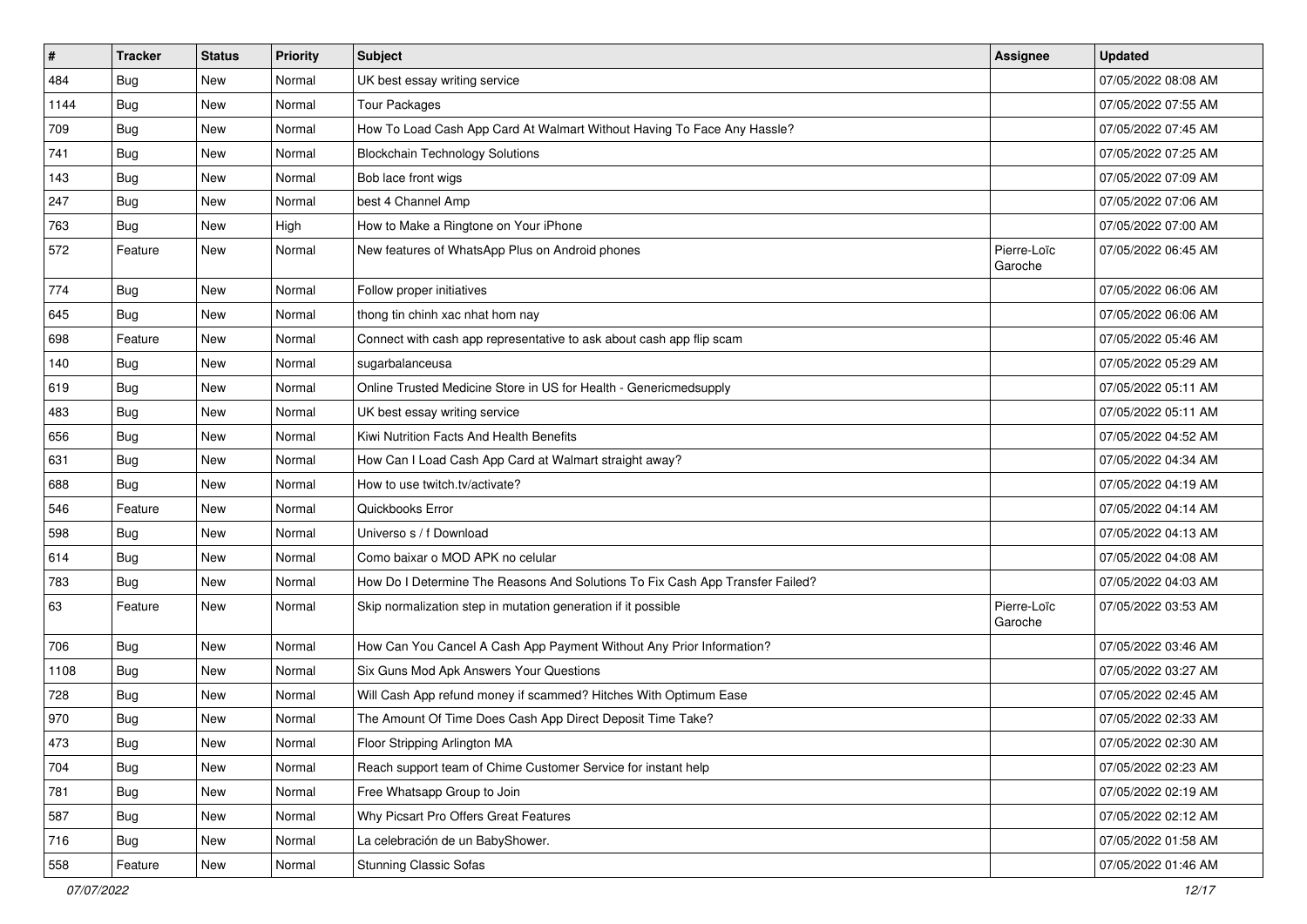| $\vert$ # | <b>Tracker</b> | <b>Status</b> | <b>Priority</b> | Subject                                                                                                                                                                                                                                                               | Assignee               | <b>Updated</b>      |
|-----------|----------------|---------------|-----------------|-----------------------------------------------------------------------------------------------------------------------------------------------------------------------------------------------------------------------------------------------------------------------|------------------------|---------------------|
| 620       | <b>Bug</b>     | New           | Normal          | Viagra Meds: Fastest & Quick Delivery On Your Doorstep - USA                                                                                                                                                                                                          |                        | 07/05/2022 01:45 AM |
| 782       | Bug            | New           | Normal          | Comment faire une sonnerie téléphonique                                                                                                                                                                                                                               |                        | 07/05/2022 01:35 AM |
| 602       | Bug            | New           | Normal          | Best Essay Writing Service UK                                                                                                                                                                                                                                         | Pierre-Loïc<br>Garoche | 07/05/2022 01:28 AM |
| 593       | Bug            | New           | Normal          | Eiffel Spark Ultimate C2 SN series is a fully synthetic range of advanced performance engine oils blended in high<br>performance fully synthetic (PAO – polyalphaolefin) basestocks fortified with advanced technology additive<br>system, specifically formulated to |                        | 07/05/2022 01:19 AM |
| 450       | <b>Bug</b>     | New           | Normal          | Floor Stripping Quincy MA                                                                                                                                                                                                                                             |                        | 07/05/2022 01:16 AM |
| 961       | Bug            | New           | Normal          | TeaTv is an Android                                                                                                                                                                                                                                                   |                        | 07/05/2022 12:43 AM |
| 677       | Bug            | New           | Normal          | Logo Design Services Near Me                                                                                                                                                                                                                                          |                        | 07/05/2022 12:15 AM |
| 580       | Bug            | New           | High            | What is Narrative Essay?                                                                                                                                                                                                                                              | Christophe<br>Garion   | 07/05/2022 12:04 AM |
| 742       | Bug            | <b>New</b>    | Normal          | How Long Does Cash App Support Take To Respond For A Better Support?                                                                                                                                                                                                  |                        | 07/04/2022 11:48 PM |
| 628       | Bug            | New           | Normal          | CV reviewing services!                                                                                                                                                                                                                                                |                        | 07/04/2022 11:33 PM |
| 954       | <b>Bug</b>     | New           | Normal          | AZ Screen Recorder Mod                                                                                                                                                                                                                                                |                        | 07/04/2022 10:08 PM |
| 766       | Bug            | New           | Normal          | Pobreflix Mod APK Review                                                                                                                                                                                                                                              |                        | 07/04/2022 09:29 PM |
| 461       | <b>Bug</b>     | New           | Normal          | Germs Removal Medford MA                                                                                                                                                                                                                                              |                        | 07/04/2022 08:49 PM |
| 636       | <b>Bug</b>     | New           | Normal          | What is the most popular furniture color?                                                                                                                                                                                                                             |                        | 07/04/2022 08:31 PM |
| 562       | <b>Bug</b>     | New           | Normal          | Learn Basic Mahjong Rules                                                                                                                                                                                                                                             |                        | 07/04/2022 08:22 PM |
| 712       | <b>Bug</b>     | New           | Normal          | <b>Tips and Tricks</b>                                                                                                                                                                                                                                                |                        | 07/04/2022 07:57 PM |
| 940       | <b>Bug</b>     | New           | Normal          | What is Plex and Is Plex Legal?                                                                                                                                                                                                                                       |                        | 07/04/2022 07:54 PM |
| 563       | <b>Bug</b>     | New           | Normal          | Understanding the Difference Between Free and Paid Mod Apks                                                                                                                                                                                                           |                        | 07/04/2022 07:50 PM |
| 809       | <b>Bug</b>     | New           | Normal          | Smash Karts - immerse yourself in the exciting race                                                                                                                                                                                                                   |                        | 07/04/2022 07:42 PM |
| 810       | Feature        | <b>New</b>    | Normal          | how to remove viruses from a phone                                                                                                                                                                                                                                    |                        | 07/04/2022 07:35 PM |
| 601       | Bug            | New           | Normal          | Best Essay Writing Service UK                                                                                                                                                                                                                                         | Pierre-Loïc<br>Garoche | 07/04/2022 07:26 PM |
| 134       | Bug            | New           | Normal          | wisegolfers                                                                                                                                                                                                                                                           |                        | 07/04/2022 07:14 PM |
| 765       | <b>Bug</b>     | <b>New</b>    | Normal          | Follow proper initiatives to check my cash app                                                                                                                                                                                                                        |                        | 07/04/2022 07:06 PM |
| 239       | Bug            | New           | Normal          | Algunas características más de Choices MOD APK                                                                                                                                                                                                                        |                        | 07/04/2022 06:59 PM |
| 707       | Bug            | New           | Normal          | Why Accounting Assignments Are Beneficial For The Students?                                                                                                                                                                                                           | Pierre-Loïc<br>Garoche | 07/04/2022 06:59 PM |
| 133       | <b>Bug</b>     | New           | Normal          | craftlabs                                                                                                                                                                                                                                                             |                        | 07/04/2022 06:33 PM |
| 235       | Bug            | New           | Low             | HP Printer Assistant Software   Download & Install HP Assistant                                                                                                                                                                                                       |                        | 07/04/2022 06:32 PM |
| 240       | Feature        | New           | Normal          | Juego interesante de Dragon Ball Legends MOD APK                                                                                                                                                                                                                      |                        | 07/04/2022 06:19 PM |
| 610       | Feature        | New           | Normal          | CheapestMedsShop 100% Safe Medicines Online in USA UK & AUS.                                                                                                                                                                                                          |                        | 07/04/2022 06:12 PM |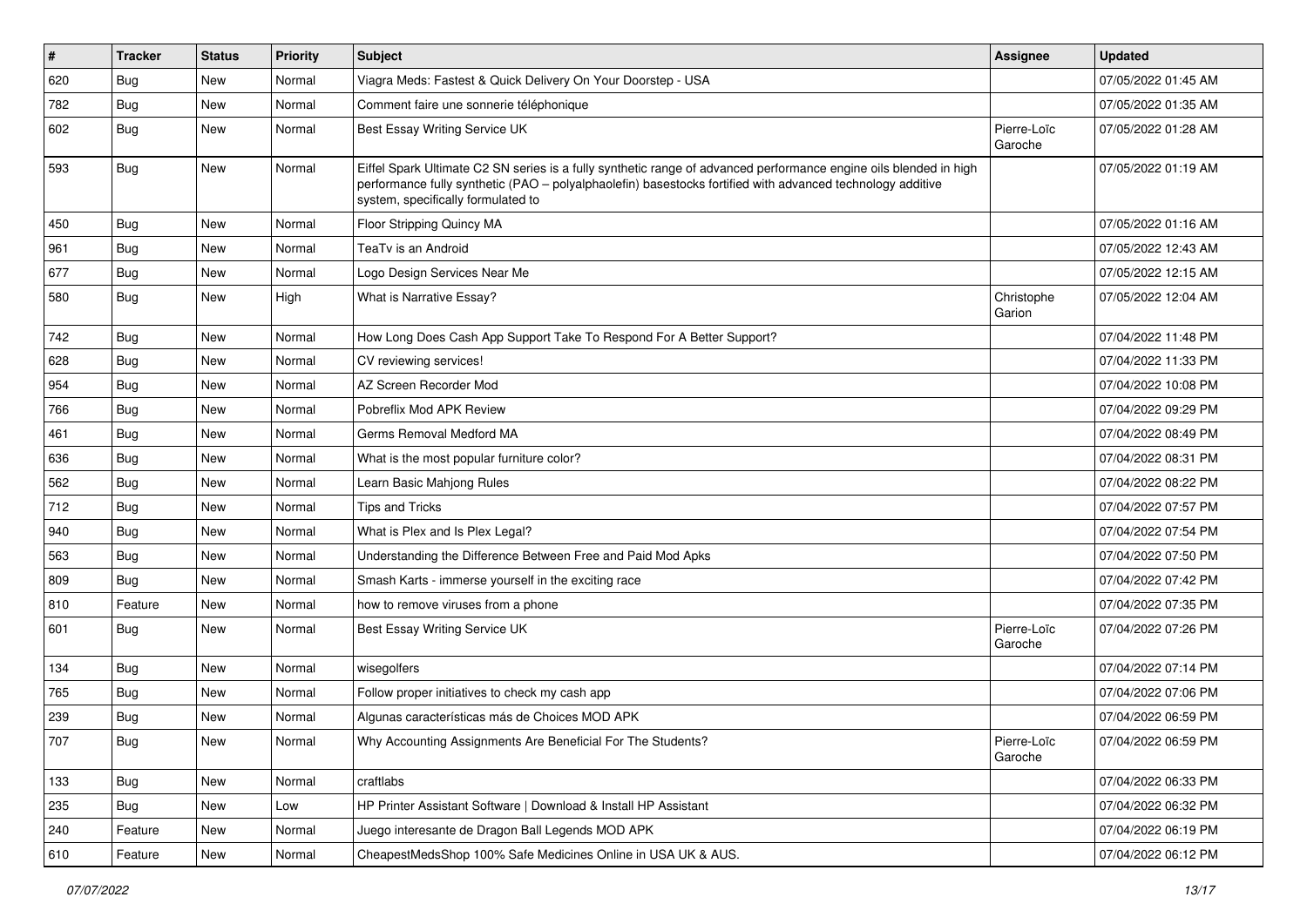| #    | <b>Tracker</b> | <b>Status</b> | <b>Priority</b> | <b>Subject</b>                                                                                                                                           | <b>Assignee</b>        | <b>Updated</b>      |
|------|----------------|---------------|-----------------|----------------------------------------------------------------------------------------------------------------------------------------------------------|------------------------|---------------------|
| 659  | <b>Bug</b>     | New           | Normal          | Olive Oil Properties And Health Benefits                                                                                                                 |                        | 07/04/2022 06:06 PM |
| 717  | <b>Bug</b>     | New           | Normal          | Disney Plus Apk - Watch Movies and TV Shows on Your Device                                                                                               |                        | 07/04/2022 05:53 PM |
| 280  | <b>Bug</b>     | New           | Normal          | Pacific Web Design                                                                                                                                       |                        | 07/04/2022 05:52 PM |
| 231  | <b>Bug</b>     | New           | Normal          | Is the ringtone download difficult or not?                                                                                                               | Pierre-Loïc<br>Garoche | 07/04/2022 05:42 PM |
| 693  | Feature        | <b>New</b>    | Normal          | How To Get My Money Back From The Cash App To Your Wallet?                                                                                               |                        | 07/04/2022 05:41 PM |
| 683  | Feature        | New           | Normal          | Game creation                                                                                                                                            |                        | 07/04/2022 05:02 PM |
| 710  | Bug            | New           | Normal          | Take Necessary Assistance If You Are Unable Activate Cash App Card                                                                                       |                        | 07/04/2022 04:59 PM |
| 768  | Bug            | New           | Normal          | Where can you buy best jackets online?                                                                                                                   |                        | 07/04/2022 04:44 PM |
| 750  | Bug            | New           | Normal          | Create a Report Template                                                                                                                                 |                        | 07/04/2022 04:40 PM |
| 302  | Bug            | New           | Normal          | Auto Electrical Repair Services in Norcross GA                                                                                                           |                        | 07/04/2022 04:34 PM |
| 950  | Bug            | New           | Normal          | ij.start canon                                                                                                                                           |                        | 07/04/2022 04:29 PM |
| 174  | Feature        | New           | Normal          | Digital Marketing Philadelphia                                                                                                                           |                        | 07/04/2022 03:52 PM |
| 611  | Feature        | New           | Normal          | Buy All Modafinil & Armodafinil Tablets @Buy Modafinil US                                                                                                |                        | 07/04/2022 03:51 PM |
| 151  | Feature        | New           | Normal          | Law Essay Writing Service - Assignments Planet                                                                                                           |                        | 07/04/2022 03:47 PM |
| 670  | Bug            | New           | Normal          | JTWhatsApp Apk - The New and Improved WhatsApp                                                                                                           |                        | 07/04/2022 03:20 PM |
| 474  | Bug            | New           | Normal          | Floor Waxing Arlington MA                                                                                                                                |                        | 07/04/2022 02:14 PM |
| 509  | Feature        | New           | Normal          | Fashion                                                                                                                                                  | Anonymous              | 07/04/2022 01:59 PM |
| 672  | <b>Bug</b>     | New           | Normal          | The easiest way to delete ringtones on iPhone                                                                                                            |                        | 07/04/2022 01:22 PM |
| 222  | Bug            | New           | Normal          | Social Profile links                                                                                                                                     |                        | 07/04/2022 01:09 PM |
| 689  | Bug            | New           | Normal          | How to use twitch.tv/activate?                                                                                                                           |                        | 07/04/2022 12:58 PM |
| 720  | <b>Bug</b>     | New           | Normal          | How does Cash App Phone Number provide a quick treatment?                                                                                                |                        | 07/04/2022 12:42 PM |
| 732  | Bug            | New           | Normal          | Get rectifications steps about why cash app transfer failed                                                                                              |                        | 07/04/2022 12:38 PM |
| 815  | <b>Bug</b>     | New           | Normal          | how do i call cash app customer service                                                                                                                  | Xavier Thirioux        | 07/04/2022 12:34 PM |
| 1111 | <b>Bug</b>     | New           | Normal          | LOLBeans is a fun battle royale game where you race with other players while avoiding obstacles. Reach the end<br>of the course in competitive gameplay! |                        | 07/04/2022 12:23 PM |
| 1102 | <b>Bug</b>     | New           | Normal          | Charlottesville Travel Guide ?                                                                                                                           |                        | 07/04/2022 12:20 PM |
| 764  | <b>Bug</b>     | New           | Normal          | What is available to see what I can watch HBO Max?                                                                                                       |                        | 07/04/2022 12:11 PM |
| 618  | Bug            | New           | Normal          | Buy Steroids Online with OurMedicnes.com   Best Quality Steroids                                                                                         |                        | 07/04/2022 12:08 PM |
| 116  | Bug            | New           | Normal          | aertaeyg                                                                                                                                                 |                        | 07/04/2022 11:37 AM |
| 958  | Bug            | New           | Normal          | Avail Cash app support service to know Sutton bank cash app number                                                                                       |                        | 07/04/2022 11:36 AM |
| 803  | Feature        | New           | High            | Ketamine Online Store                                                                                                                                    | Pierre-Loïc<br>Garoche | 07/04/2022 11:31 AM |
| 657  | <b>Bug</b>     | New           | Normal          | Coconut Nutrition Facts And Health Benefits                                                                                                              |                        | 07/04/2022 11:24 AM |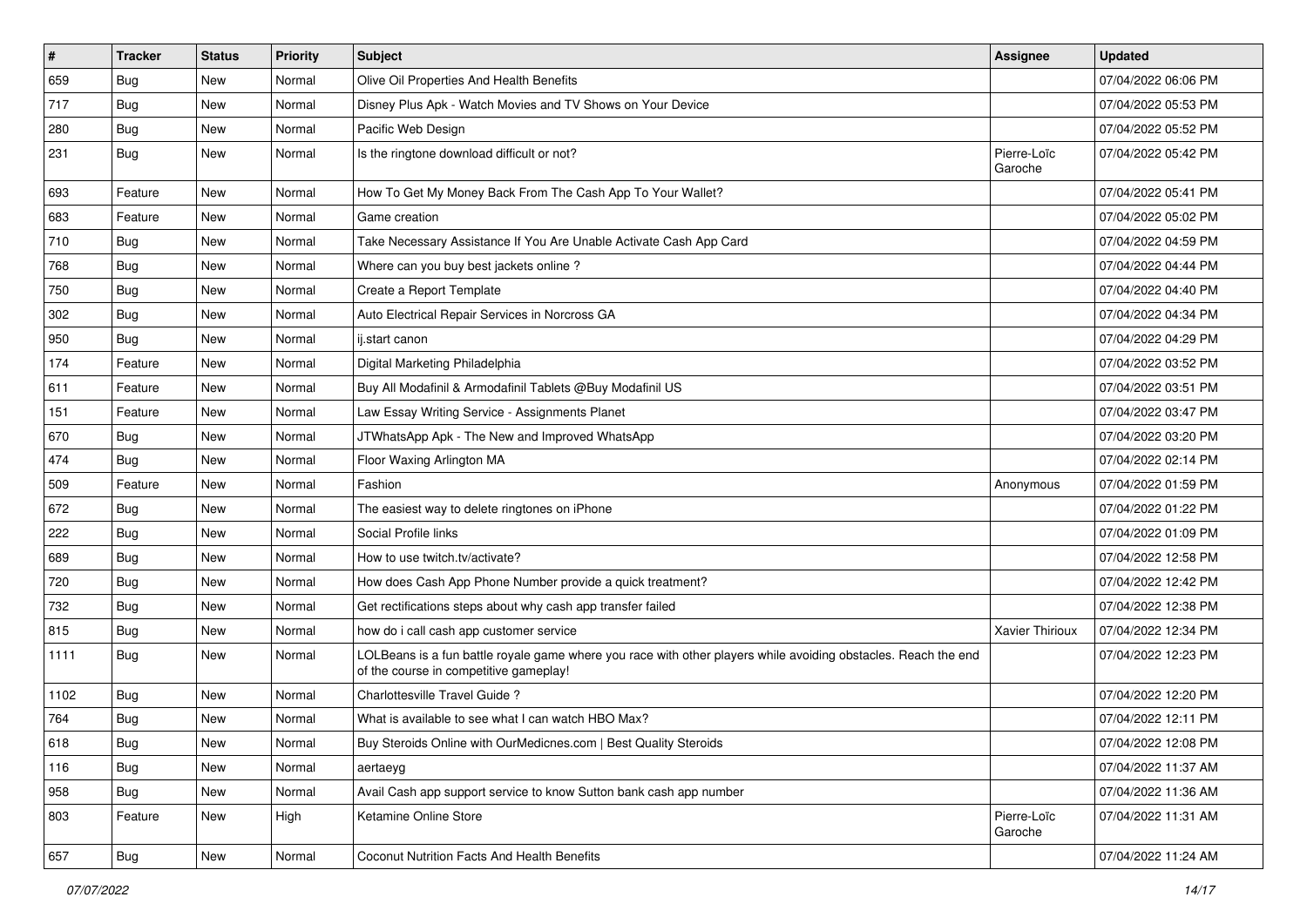| $\vert$ # | <b>Tracker</b> | <b>Status</b> | <b>Priority</b> | Subject                                                                  | <b>Assignee</b>        | <b>Updated</b>      |
|-----------|----------------|---------------|-----------------|--------------------------------------------------------------------------|------------------------|---------------------|
| 1143      | Bug            | New           | Normal          | Soap2day                                                                 |                        | 07/04/2022 11:04 AM |
| 1142      | Feature        | <b>New</b>    | Normal          | Watch Free Sports Online                                                 |                        | 07/04/2022 11:03 AM |
| 1141      | Feature        | New           | Normal          | Retro Bowl game free                                                     |                        | 07/04/2022 10:59 AM |
| 592       | <b>Bug</b>     | New           | Normal          | Deezer Premium APK - Baixe músicas de qualquer lugar do mundo de graça   |                        | 07/04/2022 10:43 AM |
| 799       | Bug            | New           | Normal          | Who Is an ETL Engineer                                                   |                        | 07/04/2022 10:42 AM |
| 114       | <b>Bug</b>     | New           | Normal          | <b>Medical Research Writing Services</b>                                 |                        | 07/04/2022 10:30 AM |
| 725       | Feature        | New           | Normal          | What are memo writing services design                                    |                        | 07/04/2022 10:27 AM |
| 518       | Bug            | New           | Normal          | How To Check The Balance Of Cash App Account By Taking Cash App Support? |                        | 07/04/2022 10:21 AM |
| 705       | <b>Bug</b>     | New           | Normal          | wuxiaworld                                                               |                        | 07/04/2022 10:20 AM |
| 132       | <b>Bug</b>     | New           | Normal          | concrete-everything                                                      |                        | 07/04/2022 10:12 AM |
| 667       | Bug            | New           | Normal          | What Is a Ringtone?                                                      |                        | 07/04/2022 09:55 AM |
| 581       | Bug            | New           | Normal          | E-Learning Course Help                                                   |                        | 07/04/2022 09:23 AM |
| 994       | Feature        | New           | Normal          | Cricut.com/setup                                                         |                        | 07/04/2022 09:23 AM |
| 198       | <b>Bug</b>     | New           | Normal          | DR. RECKEWEG R42 (HAEMOVENIN) (22ML)                                     |                        | 07/04/2022 09:20 AM |
| 316       | <b>Bug</b>     | New           | Normal          | Finden Sie den besten Klingelton für Ihr Telefon                         |                        | 07/04/2022 09:17 AM |
| 759       | <b>Bug</b>     | New           | Normal          | Canon IJ Network Tool                                                    | Pierre-Loïc<br>Garoche | 07/04/2022 09:13 AM |
| 599       | <b>Bug</b>     | New           | Normal          | Do you know how to delete cash app account from your computer?           |                        | 07/04/2022 09:12 AM |
| 779       | Feature        | New           | Normal          | Latest Whatsapp groups for Teens                                         | Pierre-Loïc<br>Garoche | 07/04/2022 09:11 AM |
| 595       | <b>Bug</b>     | <b>New</b>    | Normal          | RFM Online - une révolution dans la gestion de l'identité numérique      |                        | 07/04/2022 08:30 AM |
| 977       | Bug            | New           | Normal          | Fans of the Old Country will like this book.                             |                        | 07/04/2022 06:54 AM |
| 1140      | Feature        | New           | Normal          | GTA San Andreas Mod Apk                                                  |                        | 07/04/2022 04:20 AM |
| 200       | <b>Bug</b>     | New           | Normal          | uiopi[o                                                                  |                        | 07/04/2022 03:44 AM |
| 935       | <b>Bug</b>     | New           | Normal          | MovieBox Pro Apk - Watch Movies and TV Shows on Your Android Phone       |                        | 07/04/2022 03:38 AM |
| 262       | Bug            | New           | Normal          | It this true to dealing Wuth                                             |                        | 07/04/2022 01:21 AM |
| 603       | <b>Bug</b>     | New           | Normal          | Premiere gratuito da lista de IPTV                                       |                        | 07/04/2022 01:09 AM |
| 612       | Bug            | New           | Normal          | Luxury Slingshot Rental                                                  |                        | 07/04/2022 12:31 AM |
| 642       | Bug            | New           | Normal          | thong tin thoi tiet ngay hom nay                                         |                        | 07/04/2022 12:09 AM |
| 216       | Feature        | New           | High            | Barry Keoghan                                                            | Pierre-Loïc<br>Garoche | 07/03/2022 11:43 PM |
| 964       | <b>Bug</b>     | New           | Normal          | Can I Fix Cash App Transfer Failed Issues By Adding Sufficient Funds?    |                        | 07/03/2022 11:10 PM |
| 583       | <b>Bug</b>     | New           | High            | Need the Cash app customer service phone number?                         |                        | 07/03/2022 10:09 PM |
| 808       | Bug            | New           | Normal          | Sinnvolle Guten-Morgen-Grüße                                             |                        | 07/03/2022 07:27 PM |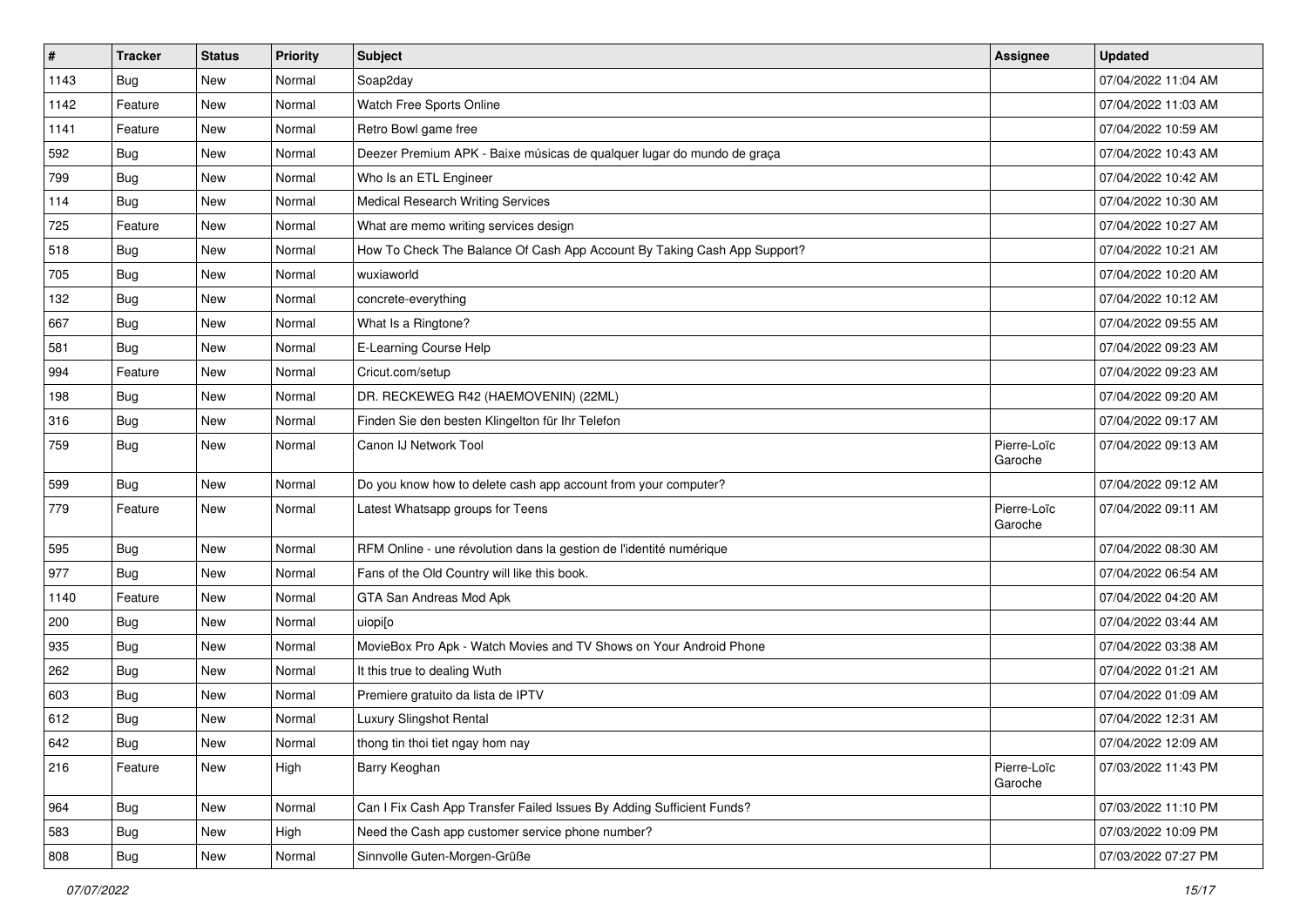| $\sharp$ | <b>Tracker</b> | <b>Status</b> | <b>Priority</b> | Subject                                                          | <b>Assignee</b>        | <b>Updated</b>      |
|----------|----------------|---------------|-----------------|------------------------------------------------------------------|------------------------|---------------------|
| 113      | <b>Bug</b>     | New           | Normal          | ufc 254 live                                                     |                        | 07/03/2022 07:18 PM |
| 886      | <b>Bug</b>     | New           | Normal          | Is the Fox News Channel on Roku free?                            |                        | 07/03/2022 07:14 PM |
| 640      | Bug            | New           | Normal          | play game with me                                                |                        | 07/03/2022 03:41 PM |
| 811      | Bug            | New           | Normal          | Canon IJ Network Tool                                            |                        | 07/03/2022 03:22 PM |
| 150      | Bug            | New           | Normal          | dfgh                                                             |                        | 07/03/2022 02:15 PM |
| 604      | <b>Bug</b>     | New           | Normal          | <b>Idle Game Online</b>                                          |                        | 07/03/2022 01:49 PM |
| 466      | Bug            | New           | Normal          | Floor Stripping Westchester MA                                   |                        | 07/03/2022 01:07 PM |
| 223      | <b>Bug</b>     | New           | Normal          | WhatsApp Plus: Download, Update and Themes                       |                        | 07/03/2022 01:07 PM |
| 193      | Bug            | New           | Normal          | 18% Discount on Homeopathic medicines                            |                        | 07/03/2022 01:02 PM |
| 652      | Bug            | New           | Normal          | Sesame Health Benefits                                           |                        | 07/03/2022 12:28 PM |
| 551      | <b>Bug</b>     | New           | Normal          | Why Do Students Need Online Best Dissertation Writing Services?  |                        | 07/03/2022 11:16 AM |
| 624      | <b>Bug</b>     | New           | Normal          | Use go with the Driving Directions for your go                   |                        | 07/03/2022 10:13 AM |
| 321      | <b>Bug</b>     | New           | Normal          | Tile & Grout Cleaning Services in Virginia Beach VA              |                        | 07/03/2022 08:08 AM |
| 557      | Feature        | New           | Normal          | <b>Business Law Assignment Help</b>                              |                        | 07/03/2022 06:40 AM |
| 512      | <b>Bug</b>     | New           | Normal          | The Importance Of Using Custom Writing Services                  |                        | 07/03/2022 06:05 AM |
| 479      | Bug            | New           | Normal          | Limousine Service Bellevue WA                                    |                        | 07/03/2022 03:10 AM |
| 806      | Feature        | New           | Normal          | Go everywhere thanks to mapquest driving directions              |                        | 07/03/2022 01:42 AM |
| 225      | <b>Bug</b>     | New           | Normal          | instant personal loan                                            |                        | 07/03/2022 12:46 AM |
| 552      | Feature        | New           | Normal          | Radio rfm and the benefits of radio rfm                          |                        | 07/03/2022 12:38 AM |
| 184      | Bug            | New           | Normal          | Affordable Business Writing Services                             |                        | 07/03/2022 12:08 AM |
| 178      | Bug            | New           | Normal          | transparent lace wigs                                            |                        | 07/02/2022 11:48 PM |
| 564      | Bug            | <b>New</b>    | Normal          | How To Install RepelisPlus On Your Android Phone?                |                        | 07/02/2022 11:29 PM |
| 796      | Bug            | New           | Normal          | How Does Cash App ++ actually work and What is the process of it |                        | 07/02/2022 11:27 PM |
| 653      | <b>Bug</b>     | New           | Normal          | Jujube (Jinjoles): Properties And Health Benefits                |                        | 07/02/2022 08:17 PM |
| 584      | Bug            | New           | Normal          | Want the cash app customer service number to check balance?      |                        | 07/02/2022 07:36 PM |
| 669      | Feature        | New           | Normal          | Nursing Assignment Help                                          |                        | 07/02/2022 05:58 PM |
| 173      | Feature        | New           | Normal          | private limited company registration                             |                        | 07/02/2022 04:39 PM |
| 149      | i Bug          | New           | Normal          | dftgy                                                            |                        | 07/02/2022 01:22 PM |
| 648      | Feature        | New           | Normal          | Plum Health Benefits                                             |                        | 07/02/2022 01:06 PM |
| 571      | <b>Bug</b>     | New           | Normal          | How may the Cash app dispute your trade?                         | Pierre-Loïc<br>Garoche | 07/02/2022 11:09 AM |
| 816      | <b>Bug</b>     | New           | Normal          | Play Scribble io fun with everyone                               |                        | 07/02/2022 10:43 AM |
| 315      | <b>Bug</b>     | New           | Normal          | Dissertation help UK                                             |                        | 07/02/2022 08:51 AM |